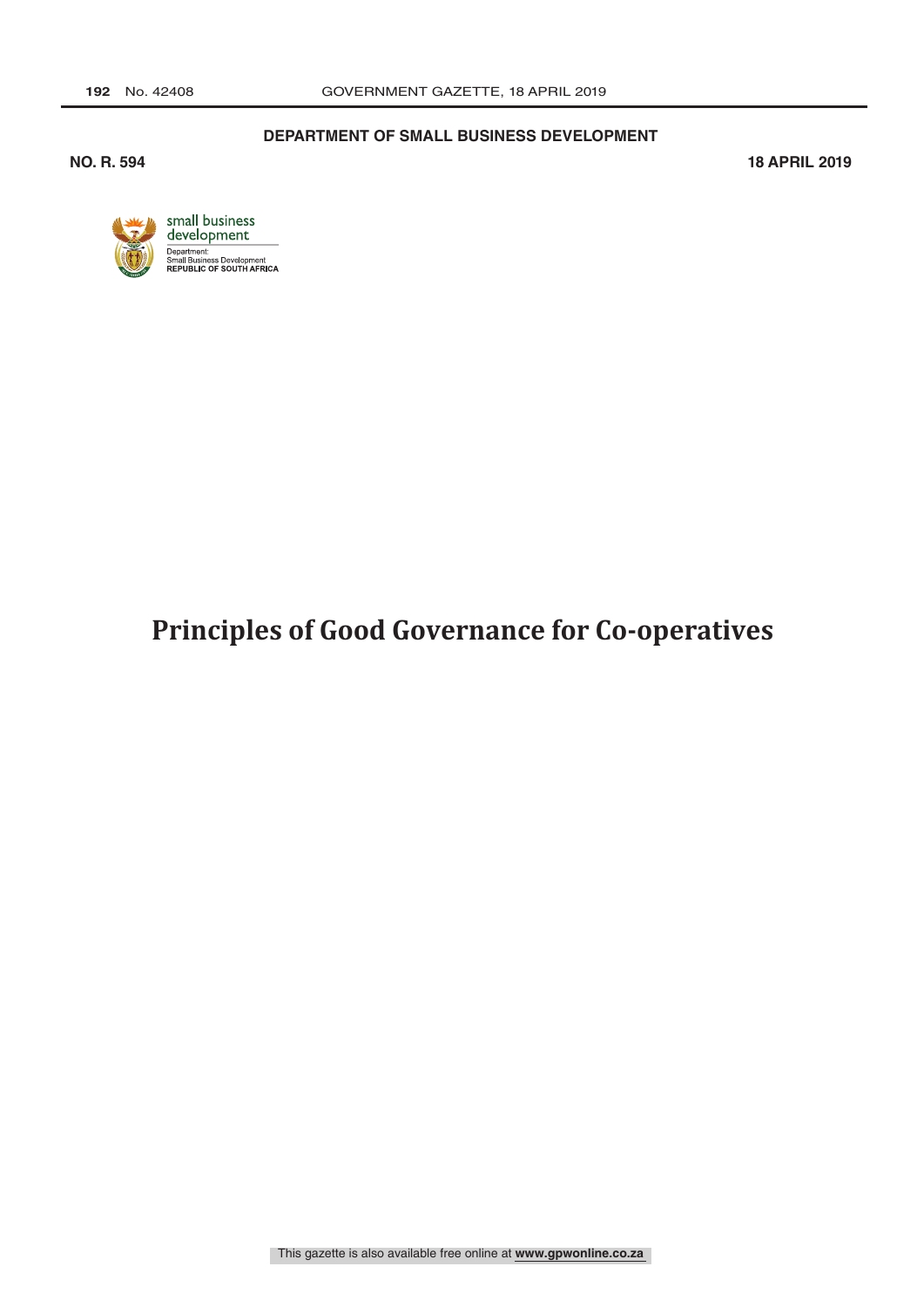# **Table Contents**

| 1.  | <b>INTRODUCTION</b>                                                                                                                                                                                                                                                                                                                          | 4                                    |
|-----|----------------------------------------------------------------------------------------------------------------------------------------------------------------------------------------------------------------------------------------------------------------------------------------------------------------------------------------------|--------------------------------------|
| 2.  | <b>CO-OPERATIVE IDENTITY</b>                                                                                                                                                                                                                                                                                                                 | 4                                    |
| 2.1 | <b>Definition</b>                                                                                                                                                                                                                                                                                                                            | 6                                    |
| 2.2 | <b>Values</b>                                                                                                                                                                                                                                                                                                                                | 7                                    |
| 2.3 | <b>Principles</b><br>Principle 1: Voluntary and open membership<br>Principle 2: Democratic member control<br>Principle 3: Member economic participation<br>Principle 4: Autonomy and independence<br>Principle 5: Education, training and information<br>Principle 6: Co-operation among co-operatives<br>Principle 7: Concern for community | 7<br>7<br>7<br>7<br>7<br>7<br>8<br>8 |
| 3.  | <b>GOVERNANCE</b>                                                                                                                                                                                                                                                                                                                            | 8                                    |
| 4.  | <b>MEMBERS</b>                                                                                                                                                                                                                                                                                                                               | 9                                    |
| 4.1 | <b>Rights and responsibilities of members</b>                                                                                                                                                                                                                                                                                                | 10                                   |
| 4.2 | <b>Financial liability of membership</b>                                                                                                                                                                                                                                                                                                     | 11                                   |
| 4.3 | Withdrawal of membership                                                                                                                                                                                                                                                                                                                     | 11                                   |
| 4.4 | Powers of the registrar in the case of reduced number of membership                                                                                                                                                                                                                                                                          | 11                                   |
| 4.5 | Annual submission of member information to the Registrar                                                                                                                                                                                                                                                                                     | 12                                   |
| 5   | <b>MANAGEMENT OF CO-OPERATIVE</b>                                                                                                                                                                                                                                                                                                            | 12                                   |
| 5.1 | <b>Board of directors</b>                                                                                                                                                                                                                                                                                                                    | 12                                   |
| 5.2 | Functions and responsibilities of the board of directors                                                                                                                                                                                                                                                                                     | 13                                   |
| 5.3 | Liability, personal financial interests and returns relating to directors                                                                                                                                                                                                                                                                    | 14                                   |
| 5.4 | <b>Managers</b>                                                                                                                                                                                                                                                                                                                              | 15                                   |
| 5.5 | <b>Supervisory committee</b>                                                                                                                                                                                                                                                                                                                 | 15                                   |
| 5.6 | Election of board members, filling of vacancies and requirements to dissolve the board                                                                                                                                                                                                                                                       | 16                                   |
| 6   | STRUCTURE FOR DECISION MAKING IN THE CO-OPERATIVE                                                                                                                                                                                                                                                                                            | 17                                   |

2 | Page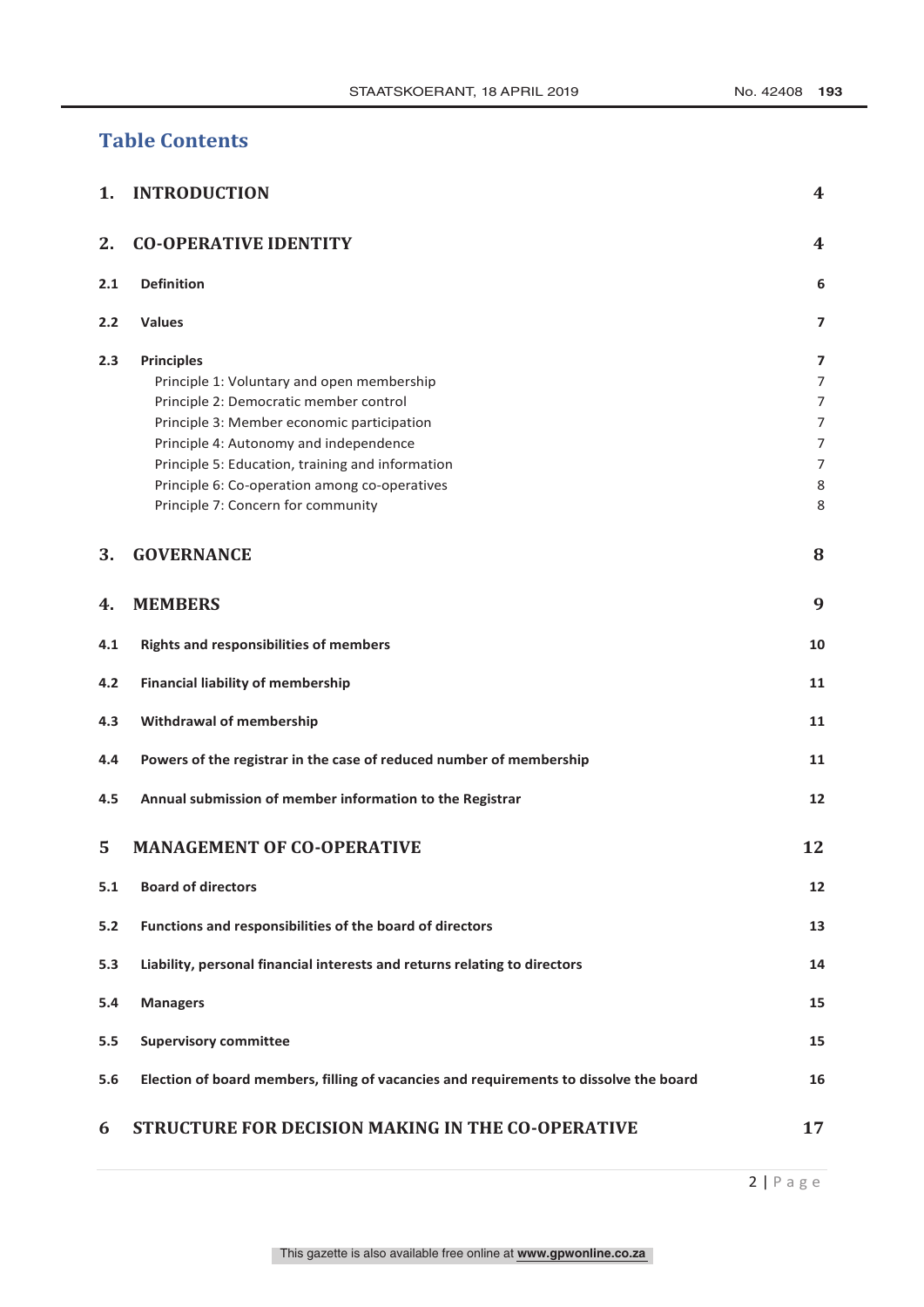| 6.1  |                           | <b>Annual general meetings</b>                                                                                  | 17 |
|------|---------------------------|-----------------------------------------------------------------------------------------------------------------|----|
| 6.2  |                           | Special and ordinary resolutions                                                                                | 18 |
| 7    | <b>VOTING RIGHTS</b>      |                                                                                                                 | 19 |
| 7.1  | <b>Proxies</b>            |                                                                                                                 | 19 |
| 8    |                           | <b>CONSTITUTION OF A CO-OPERATIVE</b>                                                                           | 20 |
| 9.   |                           | <b>RESTRICTIONS ON THE FUNCTIONS OF A CO-OPERATIVE</b>                                                          | 21 |
|      |                           | 10. OPENNESS, TRANSPARENCY AND ACCOUNTABILITY                                                                   | 21 |
|      | 10.1 Conflict of interest |                                                                                                                 | 21 |
|      | 10.2 Financial reports    |                                                                                                                 | 22 |
| 10.3 | Social report             |                                                                                                                 | 22 |
| 10.4 |                           | <b>Management decision report</b>                                                                               | 22 |
|      |                           | <b>11. CAPITAL OF CO-OPERATIVES</b>                                                                             | 22 |
|      |                           | 11.1 Indivisible reserve and other reserves                                                                     | 23 |
|      |                           | <b>12. SELF-ASSESSMENT CHECKLISTS</b>                                                                           | 23 |
|      |                           | 12.1 Self-Assessments Checklists to ensure legislative requirements in terms of co-operative constitutions      | 24 |
|      | 12.1.1                    | Co-operative constitution must comply with the following:                                                       | 24 |
|      | 12.1.2                    | The constitution of a co-operative that provides for associate members must comply with<br>the following:       | 26 |
|      | 12.1.3                    | The constitution of a co-operative where members are required to hold shares must comply<br>with the following: | 27 |
|      | 12.1.4                    | The constitution of a secondary, tertiary or the national apex co-operative must provide for<br>the following:  | 27 |
|      | 12.1.5                    | The constitution of a co-operative may, in addition to the requirements stipulated above                        |    |
|      |                           | also provide for the following:                                                                                 | 27 |
|      | 12.2                      | Annual general meetings                                                                                         | 28 |
|      | 12.3                      | Appointment of directors                                                                                        | 29 |
|      | 12.4                      | Risk plans                                                                                                      | 30 |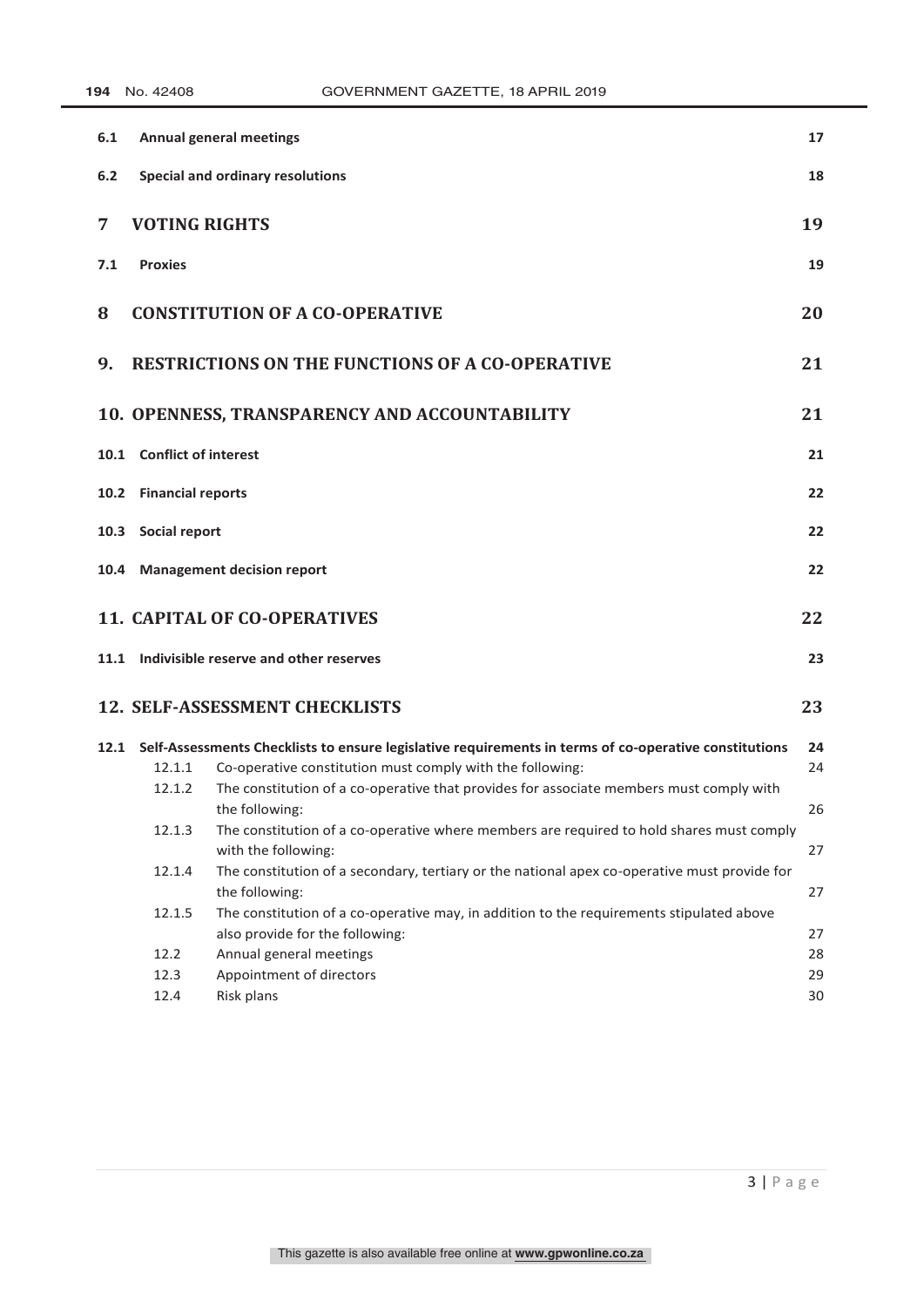# **1. Introduction**

The Principles of Good Governance for co-operatives aim to assist co-operatives to put the principles of good governance in practice and serve the needs of their members. As in the case of King III Code of Good Governance the objective is to improve the quality of leadership that boards of directors and managers provides to their respective co-operatives. The principles seek to assist directors as well as managers to ensure compliance with legislative requirements as well as the requirements as stipulated in the co-operatives own constitution and to assist members of cooperatives to understand their rights as members of co-operatives. Unlike the King Code of Good Governance, which is voluntary, section 3 of Co-operatives Amendment Act requires all cooperatives to comply with the prescribed principles of good governance. In support of International Labour recommendation 193, the principles of good governance, furthermore also support and promote compliance with this recommendation, of which South Africa is a signatory.

The principles of good governance for co-operatives provide a framework for co-operatives to develop their own operational policies that enforce the principles of good governance based on co-operative values and principles as well as the vision, mission and objectives of the co-operative itself. Through the application of these principles of good governance, co-operatives should be able to operate as effective co-operative businesses that are economically viable, advance the integrity of the corporate identity of co-operatives as a viable and sustainable business model that can make a meaningful contribution towards the economic viability and social responsibility of its members.

The principles of good governance for co-operatives do not detail or define all aspects of good governance but it outlines the fundamentals of good governance informed by the unique identity of the co-operative business model. The principles of good governance for co-operatives are generic and not aimed at any specific kind of co-operative. These principles will be further refined and over the next few years specific sets of principles of good governance for co-operatives will be developed for the different kinds of co-operatives, i.e. worker co-operatives, housing cooperatives, etc. The principles of good governance for the different kinds of co-operatives will provide a strong foundation for co-operatives to enforce good governance that will inspire confidence and elevate the status of co-operatives as solid and unique business entities that provide a robust long-term approach to building competitive co-operative enterprises and economies.

The principles of good governance for co-operatives provide guidelines to members, boards of directors and managers to ensure compliance with all legal requirements. The aim is to enable all co-operative members, as owners of co-operatives, as well as directors and managers to realize their roles and responsibilities in ensuring compliance with good co-operative governance. Transparency and accountability is at the center of good governance. User friendly checklists have also been included to guide co-operatives to ensure compliance to legislative requirements.

# **2. Co-operative Identity**

It is important to differentiate the identity of a co-operative from that of its corporate partners. The most important difference is that co-operatives are owned and controlled by members and **not** by external shareholders. As a result they maintain a different approach to the philosophy,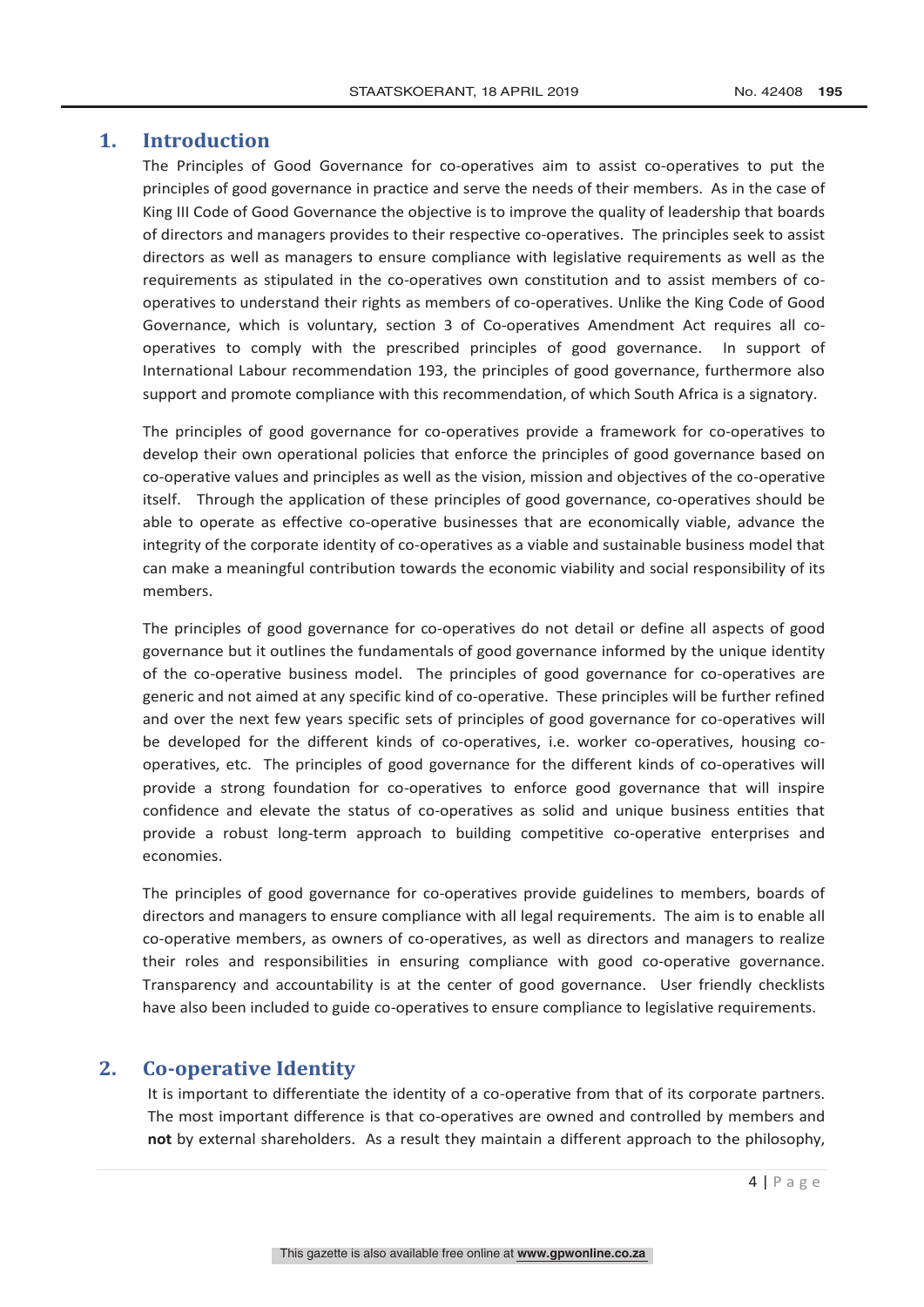structure, ownership, governance, investment and benefit sharing within the business entity, i.e. the co-operative.

Co-operatives are established by members with a *common bond*. This *common bond* is the *services* or *benefits* the co-operative offers to its members at *competitive prices* and *the organisation they as members* own and share is a business entity based on *democratic principles*. The main purpose is shared services or benefits. Member profits are an indirect result of benefits gained through shared services. The profitability of members as a result of the competitive services delivered by the co-operative guarantees the relevance of the co-operative, ensures sustainability and enables social responsibility.

Co-operatives emerge when important services are not available, or where economies of scale are too small to be economically viable as individual business entrepreneurs or where important community needs are not being met. It is thus the needs of the community that are the most important, with profit generation being a secondary concern. The existence of co-operatives is driven by both social and economic concerns. The priority of a co-operative is to serve the needs of its members and to improve the quality of life of its members. To be successful and be able to grow, co-operatives must, however, be financially robust and well managed just like any other type of enterprise.

|                      | Co-operative                           | Company                              |
|----------------------|----------------------------------------|--------------------------------------|
| <b>Purpose</b>       | Shared services to fulfill the needs   | Profit to shareholders               |
|                      | or provide services to members         |                                      |
| Ownership            | <b>Members</b>                         | Shareholders                         |
| <b>Voting</b>        | Democratic Member control (one         | Votes in relation to shares          |
|                      | member, one vote) $1$                  |                                      |
| <b>Board</b>         | Only members can appoint the           | Shareholders appoint the Board       |
|                      | <b>Board of Directors</b>              |                                      |
| <b>Management</b>    | Board of directors<br>appoints         | Board appoints CEO                   |
|                      | manager(s) <sup>2</sup>                |                                      |
| <b>Share holding</b> | Choice of shareholding $-$ nominal     | Shares – changing market values      |
|                      | (as determined<br>value<br>by<br>$CO-$ |                                      |
|                      | operative)                             |                                      |
| <b>Dividends</b>     | Surplus is divided in Patronage        | Dividends on capital invested/equity |
|                      | proportion based on the (Rand)         |                                      |
|                      | value of transactions by members       |                                      |

The following table highlights the key elements that differentiate the identity of a co-operative from its corporate partners:

 $1$  Co-operatives Amendment Act No 6 of 2013 allows Category C Primary Co-operatives, Secondary Co-operatives, Tertiary Co-operatives and the National Apex Co-operative to provide in their constitutions that members may have more than one vote subject to some quantity requirements to maintain the democratic nature of the cooperative

<sup>&</sup>lt;sup>2</sup> Micro co-operatives with 5 members normally dedicate one of the members to be the manager or formally appoint one of the members as manager or the board the directors divide the management responsibilities amongst them. It is recommended that small to medium co-operatives appoint professional managers to manage the co-operative on behalf of the members. The managers are accountable to the board of directors and their performance should be measured against agreed criteria and targets.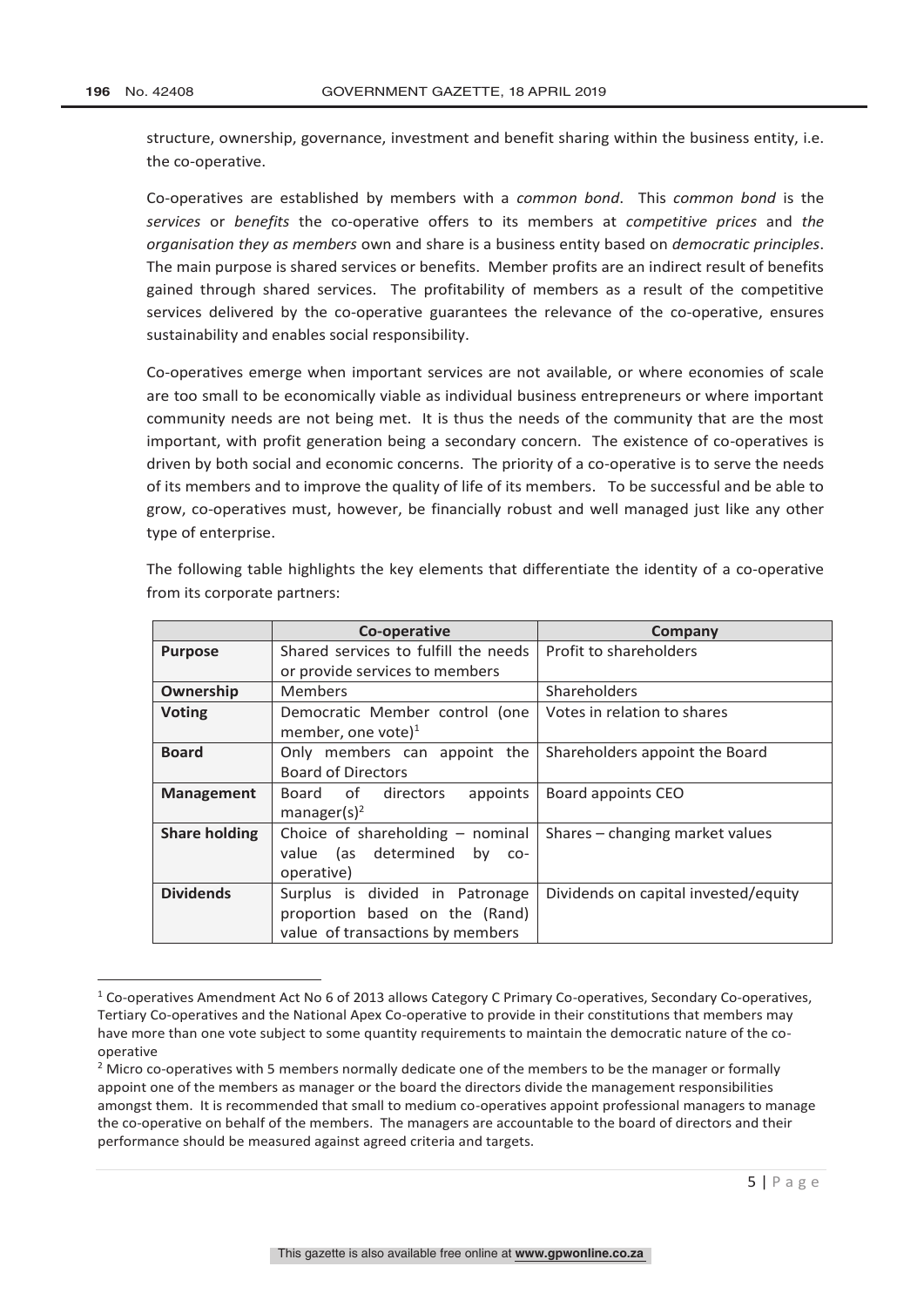The International Co-operative Alliance (ICA) blue print for a co-operative decade, January 2013, gives emphasis to 5 interlinked topics that make co-operatives to do business better and brings a more effective balance to the global economy than the dominance of companies. The 5 topics are participation, sustainability, identity, legal framework and capital and are explained as follows:

- (a) Co-operatives are better because they give individuals *participation* through ownership, which makes them inherently more engaging, more productive, useful and relevant to its members;
- (b) Co-operatives are better because their business model creates greater economic, social and environmental *sustainability*;
- (c) Co-operatives are better because the business model puts people at the heart of economic decision making and brings a greater sense of fair plays to the global economy. This is achieved through the co-operative *identity* which is defined by the core values and principles of co-operation;
- (d) Co-operatives in all countries sit within **legal frameworks** that plays a critical role in terms of ensuring the viability and existence of co-operatives; and
- (e) Access to secure reliable *capital* is important whilst guaranteeing member control.

The 5 topics are interlinked and overlapping and are important to ensure the viability and future of co-operatives to promote sustainability and public interest rather than private interests.



Source: ICA Blue Print for co-operative Decade

#### **2.1 Definition**

The Co-operatives Act, 2005, as amended through the Co-operatives Amendment Act, 2013, defines a co-operative as an autonomous association of persons united voluntarily to meet their common economic, social and cultural needs and aspirations through a jointly owned and democratically controlled enterprise organised and operated on co-operative principles. This definition for a co-operative is aligned with the internationally accepted definition for a cooperative as adopted by the International Co-operative Alliance (ICA).

Co-operatives are thus businesses that are owned and democratically controlled by their members based on the co-operative values and principles. The board of directors is accountable to the members and mangers are accountable to the board of directors. The board of directors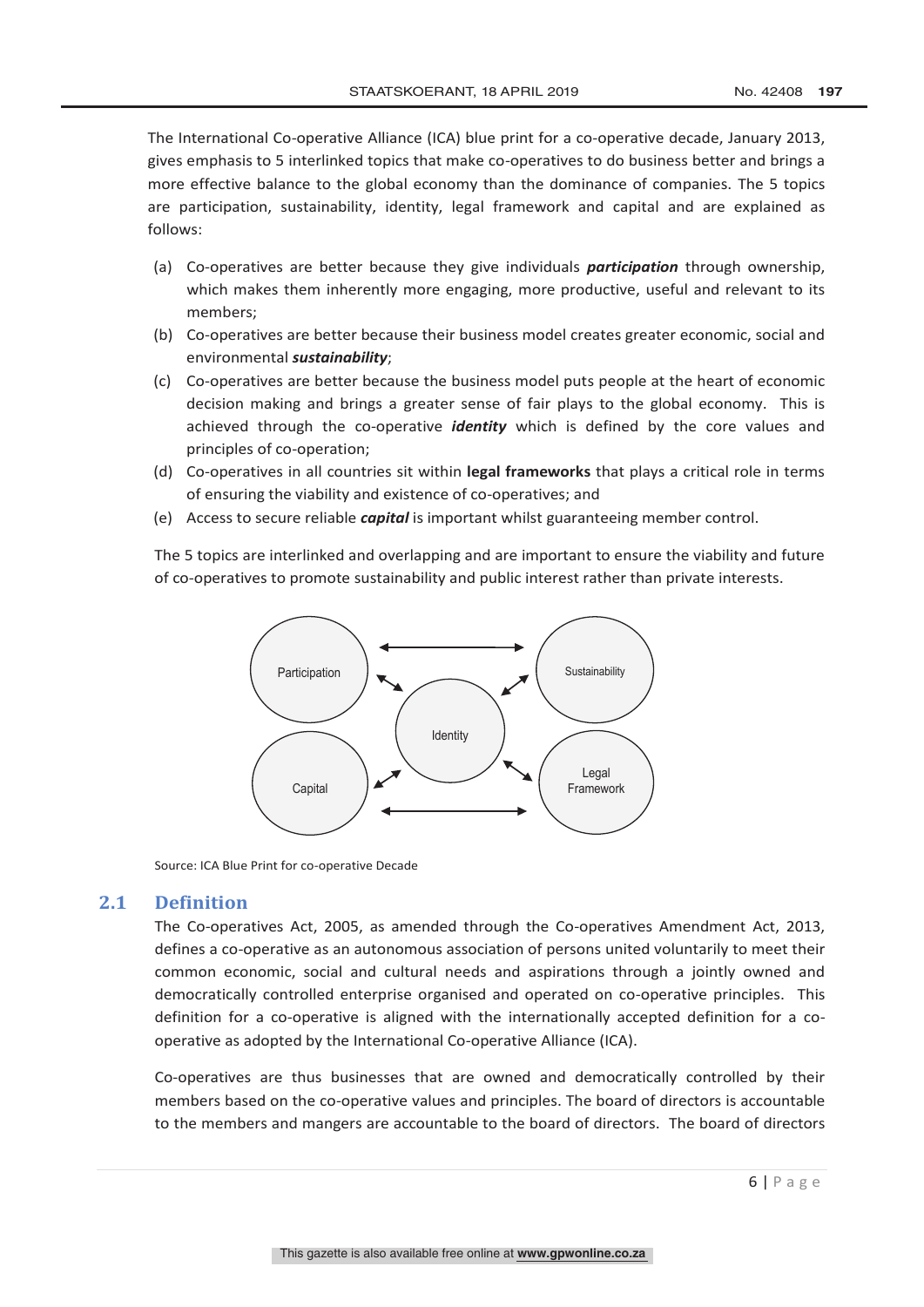is responsible to ensure the economic viability and effective management of the co-operative whilst at the same time ensuring that the co-operative serves the needs of its members.

## **2.2 Values**

Co-operatives are based on the values of self-help, self-responsibility, democracy, equality, equity and solidarity; and co-operative members believe in the ethical values of honesty, openness, social responsibility and caring for others.

#### **2.3 Principles**

Co-operative principles are guidelines by which co-operatives put their values into practice. All co-operative members and their boards should act in accordance to the following seven cooperative principles: -

#### **Principle 1: Voluntary and open membership**

Co-operatives are voluntary organisations and should be open to all persons able to use their services and willing to accept the responsibility of membership, without gender, social, racial, political, or religious discrimination. (*Persons can join or leave the co-operative*)

#### **Principle 2: Democratic member control**

Co-operatives are democratic organisations controlled by their members, who actively participate in setting their policies and making decisions. Men and women serving as elected representatives are accountable to the membership. (*Because you have an equal say in what happens, you have the right to listen and communicate openly and honestly – your voice will be heard*)

#### **Principle 3: Member economic participation**

Members contribute equitably to, and democratically control, the capital of their co-operative. At least part of that is usually the common property of the co-operative. Members usually receive limited compensation, if any, on capital subscribed as a condition of membership. Members allocate surpluses for any or all of the following purposes: developing their cooperative, possibly by setting up reserves, part of which would be indivisible; benefiting members in proportion to their transactions with the co-operative; and supporting other activities approved by the membership of the co-operative. (*Members provide capital and are part of decision making*)

#### **Principle 4: Autonomy and independence**

Co-operatives are autonomous self-help organisations controlled by their members. If they enter into agreements with other organisations, including governments, or raise capital from external sources, they do so on terms that ensure democratic control by their members and maintain their co-operative autonomy. (*Together you are autonomous – co-operative members work together and help each other to achieve their goals*)

#### **Principle 5: Education, training and information**

Co-operatives provide education and training to their members, elected representatives, managers, and employees so they can contribute effectively to the development of their cooperatives. They inform the general public – particularly young people and opinion leaders –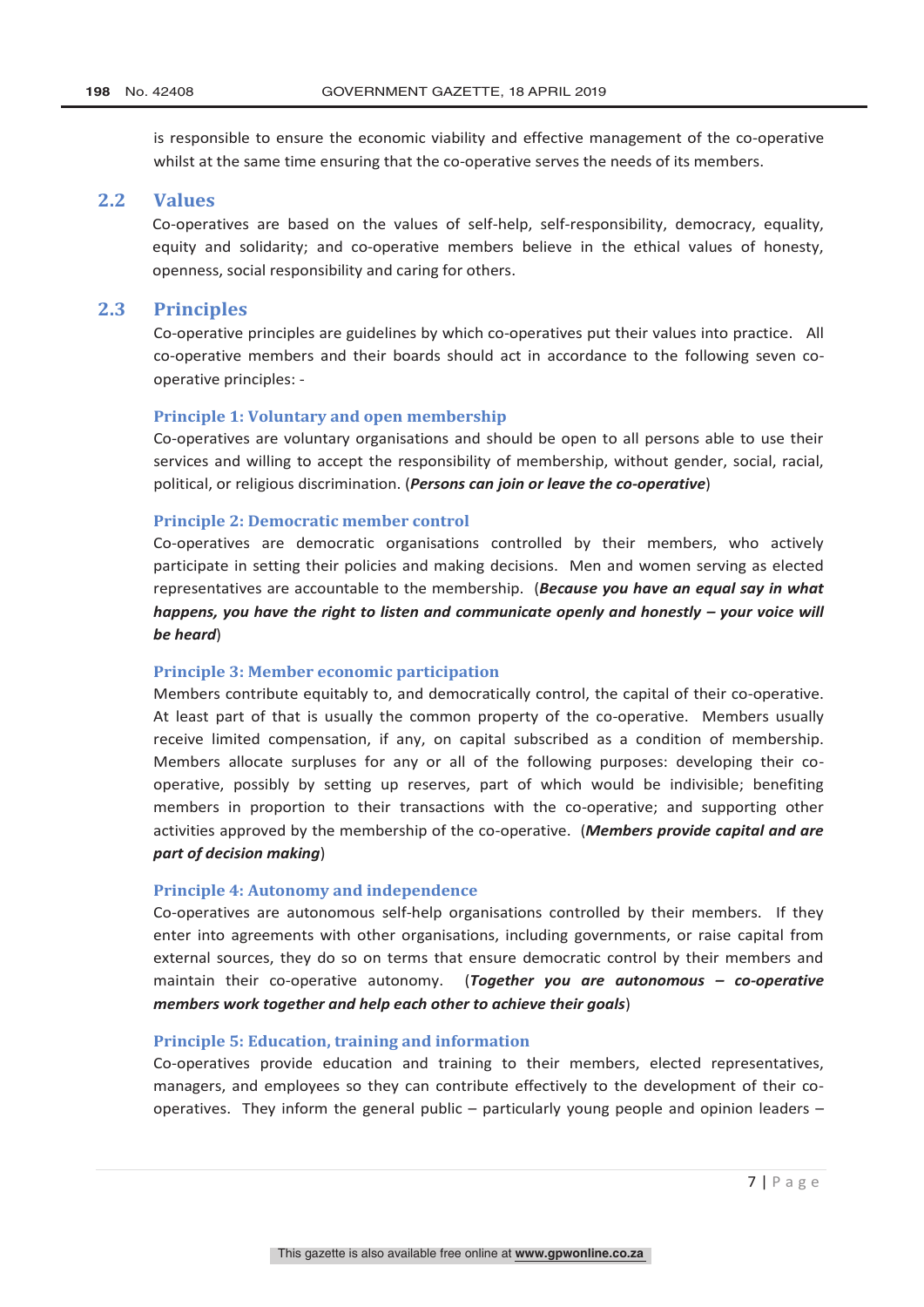about the nature and benefits of co-operation. (*Co-operative members develop themselves, they learn from each other*)

#### **Principle 6: Co-operation among co-operatives**

Co-operatives serve their members most effectively and strengthen the co-operative movement by working together through local, national, regional, and international structures. (*Through cooperation you can be more successful if you co-operate – co-operatives look for opportunities to co-operate with others*)

#### **Principle 7: Concern for community**

Co-operatives work for the sustainable development of their communities through policies approved by their members. (*As you succeed you can do something for your community*)

## **3. Governance**

All authority and power exercised in the co-operative should be performed in pursuance of the objectives of the co-operatives as stipulated in its constitution.

In exercising these powers the board of directors must develop a set of processes, customs, policies and structures that drive the manner in which an organisation is directed, administered and controlled. These process, customs, policies and structures must be approved by the members of the co-operative. As a minimum requirement, the constitution of a co-operative must comply with the requirements as stipulated in the Co-operatives Act 14 of 2005 as Amended by the Co-operatives Banks Amendment Act as well as Co-operatives Amendment Act No. 6 of 2013 and their regulations. The constitutions of each co-operative must furthermore also stipulate the requirements as agreed to by its members.

Governance is, however, not just about fiduciary duties and compliance with legislative requirements, it also involves fairness, participation, accountability, responsibility and transparency, i.e. thus putting the 7 co-operative principles to practice.

The board of directors and the co-operative members, who elect the directors, establish and guide the overall direction of the co-operative to ensure its success as a solid business enterprise and a co-operative community. The directors are accountable to the members of the co-operative and it is important that they accept this responsibility and ensure transparency in terms of the decision making as well as the financial accounting of the co-operative to members so that members can make informed decisions. The responsibility of good governance for cooperatives thus rest by the directors or the board as well as the co-operative members who elect the directors.

Distinctive management practices need to be developed that reflect the democratic values and sustainability of co-operatives and which fully exploit the potential the co-operative advantage. The board may appoint managers if the constitution of the co-operative so provides. Professional managers appointed by the board should adhere to the co-operatives principles, all legislative and constitutional requirements of the co-operative and ensure that they act in the interest of the members of the co-operatives. At the same time these managers must be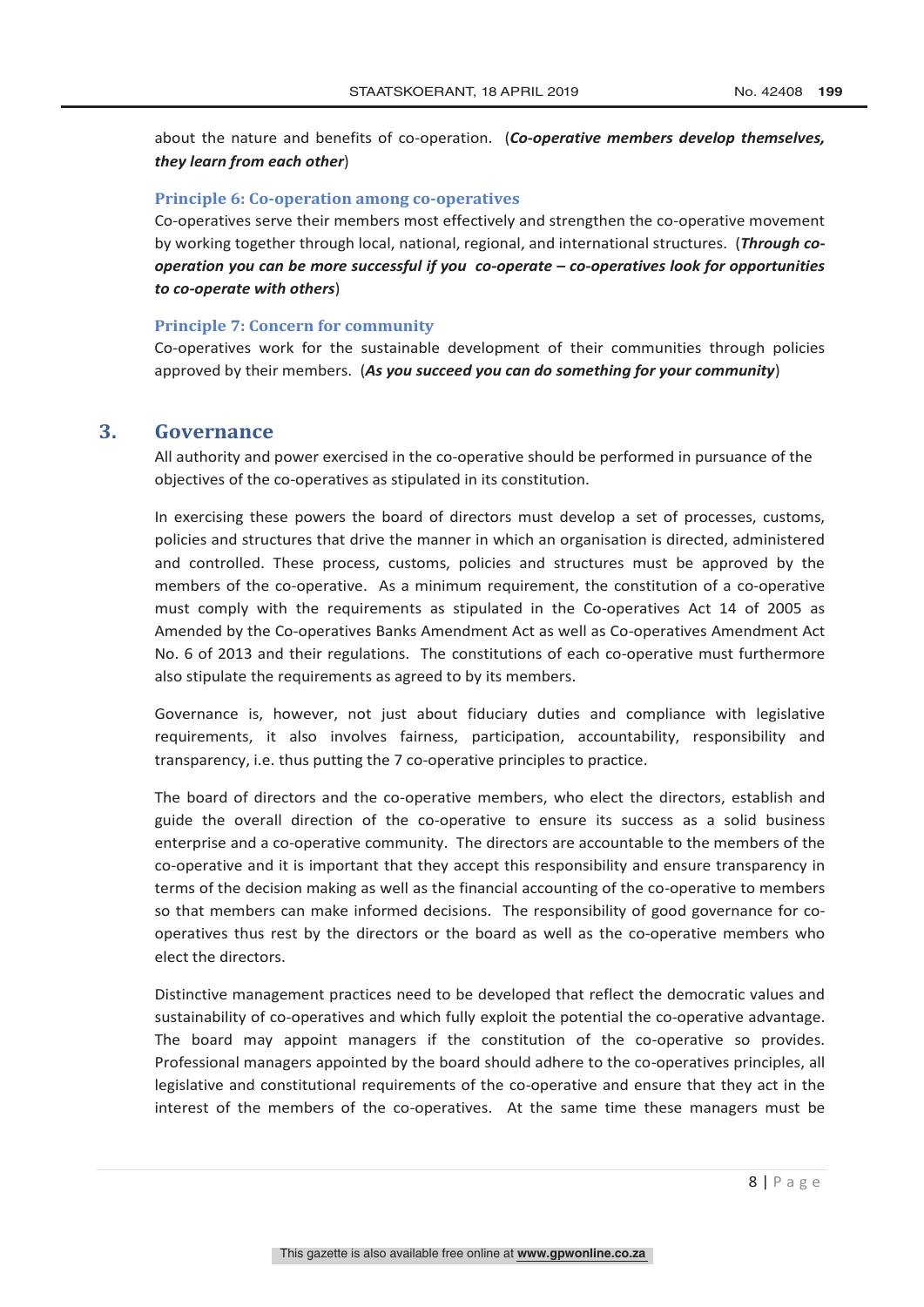innovative and strategic in ensuring that they optimize the profitability of the members of the co-operative.

The board of directors is required to compile a management decision report each year to ensure compliance with all legal requirements and the requirements contained in the constitution of the co-operative. All though the board of directors may appoint and delegate functions to managers, the board of directors remains accountable to members for the overall management of the co-operative.

#### **4. Members**

Membership is at the heart of the co-operative. Each individual member has a role to play in the co-operative which goes beyond the service that the member receives from the cooperative. Members collectively own their co-operative through the democratic relationship stipulated in its constitution and there for each member has a responsibility to ensure good governance and delivery in terms of the needs of the members of their co-operative. Individually every member has a right to information and a right to influence decisions through votes.

Co-operative members share the same goals, have a say in how their co-operative is run and benefit through the services offered by the co-operative and may enjoy a share of the surplus. All members are jointly responsible for the election of board members and are entitled to have insight in the manner in which the co-operative is managed. The processes, customs, policies and structure of how the co-operative is managed are provided for in the constitution of the cooperative which is developed by the founding members of the co-operative and approved by its members. The constitution of the co-operative can only be amended through a special resolution at a general meeting of the co-operative provided that a notice that sets out the proposed amendment to the constitution is send out with the notice for the hosting of the general meeting. It is thus not possible for members to simply propose amendments to the constitution at a general meeting.

The first three co-operative principles speak directly to members of co-operatives. The first cooperative principle states that co-operatives are voluntary organisations open to all persons able to use their services and willing to accept the responsibilities of membership, without gender, social, racial, political or religious discrimination. The South African co-operative legislation does, however, allow the constitution of a co-operative to restrict the persons eligible for membership provided that the restriction is (a) reasonable to the business of the co-operative as set out in its constitution, and the commercial ability of the co-operative to provide services to prospective members; and (b) does not constitute unfair discrimination.

The second principle deals with democratic control. In terms of this principle co-operatives are democratic organisations controlled by their members, who actively participate in setting their policies and making decisions. Men and women serving as elected representatives are accountable to the membership. In terms of the South African co-operative legislation members in primary category A and B co-operatives have equal voting rights, i.e. one member one vote,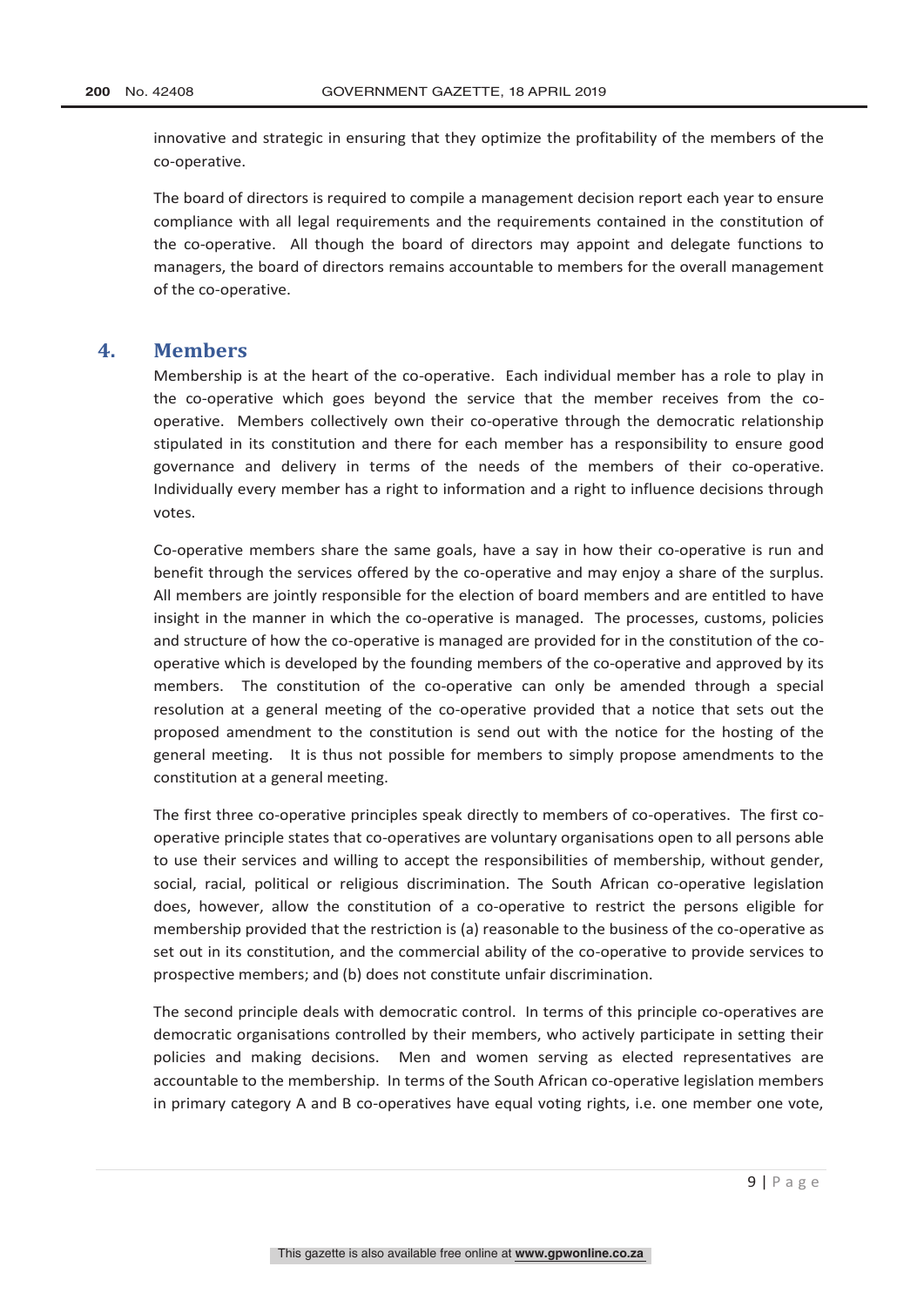and other co-operatives, i.e. category C primary co-operatives, secondary and tertiary cooperatives and the national apex co-operative are also organised in a democratic manner.

The third co-operative principle deals with member economic participation. The first part of this principle requires members to contribute equitably to, and democratically control, the capital of their co-operative. This reconfirms democratic control of the co-operative by its members as well as the manner in which the capital of the co-operative is used. The second part of this principle deals with how members are compensated for funds invested in the cooperative and how surpluses should be used. Unlike other commercial entities established for the purpose of profit, co-operative members usually receive limited compensation, if any, on capital subscribed as a condition of membership. Members allocate surpluses for any or all of the following purposes: developing their co-operative, possibly by setting up reserves, part of which at least would be indivisible; benefiting members in proportion to their transactions with the co-operative; and supporting other activities approved by the membership of the cooperative.

The minimum membership for the establishment of a primary co-operative is (a) five natural persons, or; (b) two juristic persons, or (c) a combination of 5 persons, whether natural or juristic. The minimum membership for a secondary co-operative is 2 operational<sup>3</sup> primary cooperatives whilst the minimum membership for a tertiary co-operative is 2 operational secondary co-operatives. The minimum membership for the national apex co-operative is three operational sectoral tertiary co-operatives that operate on a national level; and five operational multi-sectoral tertiary co-operatives that operate on a provincial, district or local level.

Each co-operative must annual submit membership information to CIPC as required in terms of Form Co-op 8 as part of their annual reports, independently reviewed reports or audited reports.

#### **4.1 Rights and responsibilities of members**

Members determine how the co-operative is run and must exercise this right by actively participating in all activities of the co-operative. Members should participate in deliberations at general meetings and any other meetings of the co-operative and exercise their right through voting at general meetings. Members collectively own the co-operative and, amongst other, have a right to:

- (a) Access to information and may examine the records of the co-operative during normal office hours and may make copies after payment of a fee;
- (b) Members are entitled to a certificate in respect of shares issued to such member if the constitution of the co-operative allows for shares to be issued and member loans made by that member;
- (c) Members, as owners of the co-operative, are part of the decision making in the cooperative through general meetings or special and ordinary resolutions<sup>4</sup>; and
- (d) Members have the right to withdraw from being a member of the co-operative at any point of time.

<sup>&</sup>lt;sup>3</sup> Operational means a co-operative that has held its annual general meeting and has submitted its annual report, audited report or independent reviewed report as applicable, to the registrar in its last financial year.<br><sup>4</sup> See point 5.2 for an explanation on special and ordinary resolutions.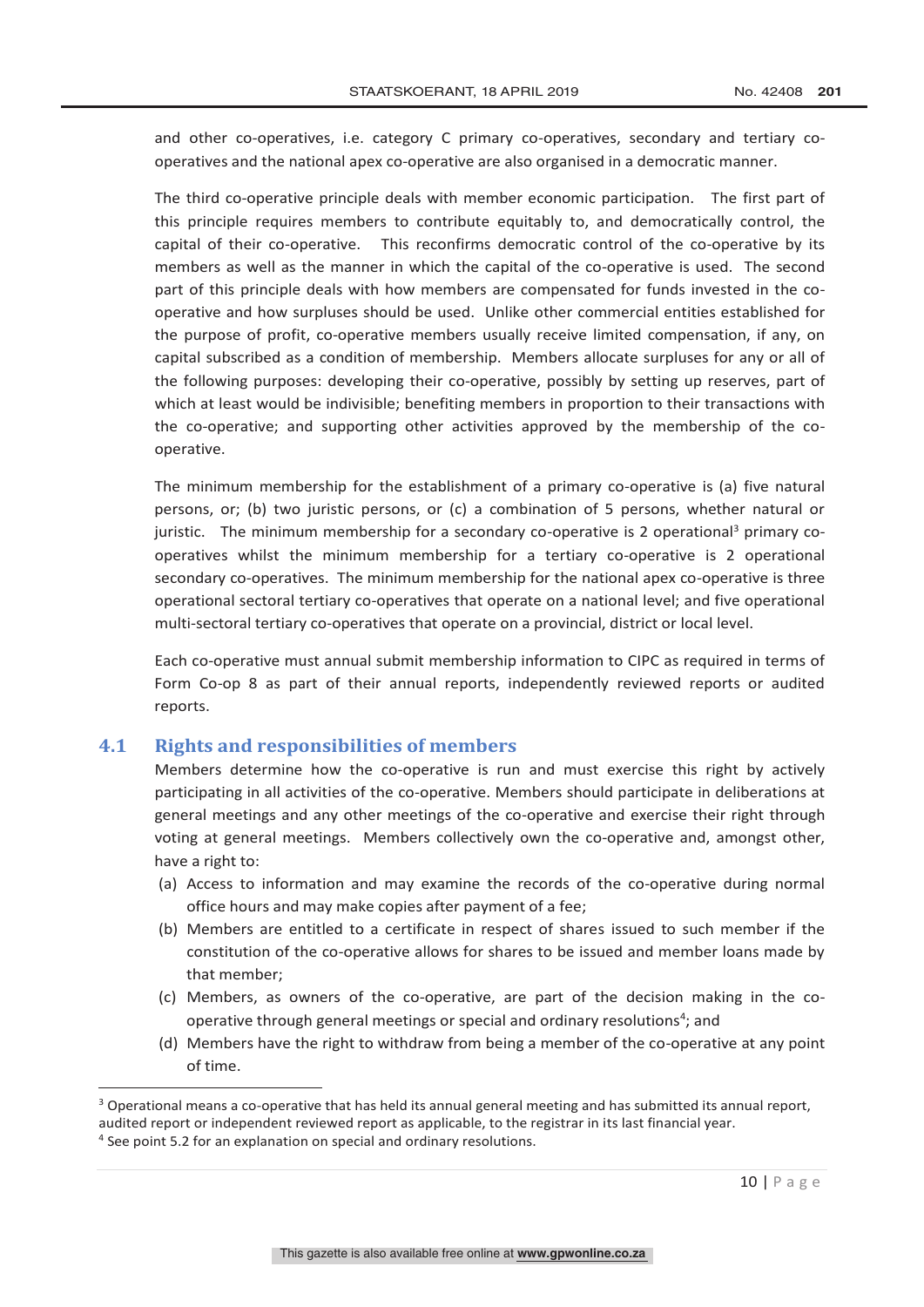Members should abide by the rules of the co-operative as stipulated in its constitution and act in accordance to the co-operative values and principles. Members should always act in the best interest of the co-operative and should ensure that all policies and performances are in accordance with the stated aims and objectives of the co-operative. The general meeting which is made up of all the members represents the sovereign body of the co-operative where decisions are made.

#### **4.2 Financial liability of membership**

In co-operatives where members do not hold shares, members are liable for such amounts that are owed to the co-operative in terms of their membership agreement and any other amounts that such member may owe to the co-operative, such as purchases made but not yet paid for by the member. The financial liability of a member in a co-operative where members hold shares in the co-operatives is limited to an

In co-operatives where members are allowed to hold shares, the members are liable for all amounts owed to the co-operative in terms of their membership agreement, plus any other amounts that are owed to the co-operative in terms in terms of purchases made but not yet paid for as well as unpaid shares held by the members in the co-operative. The value of the unpaid shares is valued at the nominal<sup>5</sup> value of the shares.

#### **4.3 Withdrawal of membership**

Members may at any point withdraw from being a member of the co-operative. This may be a decision to withdraw or on the death of a member. In both instances the co-operative must repay the membership shares to the member's estate/family of the deceased member within a period of 2 years.

If a co-operative determines that the repayment of a member's membership shares upon the withdrawal of that member's membership, would adversely affect its financial well-being, the co-operative may, subject to other legislation and its constitution, defer such payment for a period not exceeding two years.

Unless the co-operative determines otherwise, the withdrawal of a member from the cooperative does not release the member from any debt or obligation to the co-operative or any contract between the member and the co-operative.

The termination or suspension of membership should be dealt with in line with the provisions in the constitution of the co-operative.

#### **4.4 Powers of the registrar in the case of reduced number of membership**

If the membership of a co-operative is reduced to a number less than the number required for registration, and if the number remains less than the number required for registration for six months, the co-operative is deemed to be de-registered in terms of the Co-operatives Act. Such co-operative must be converted into another legal entity or be wound up and the

 <sup>5</sup> The nominal value of the shares is the value determined by the co-operative on the date when the shares were issued. The nominal value is **NOT** the market value of the shares.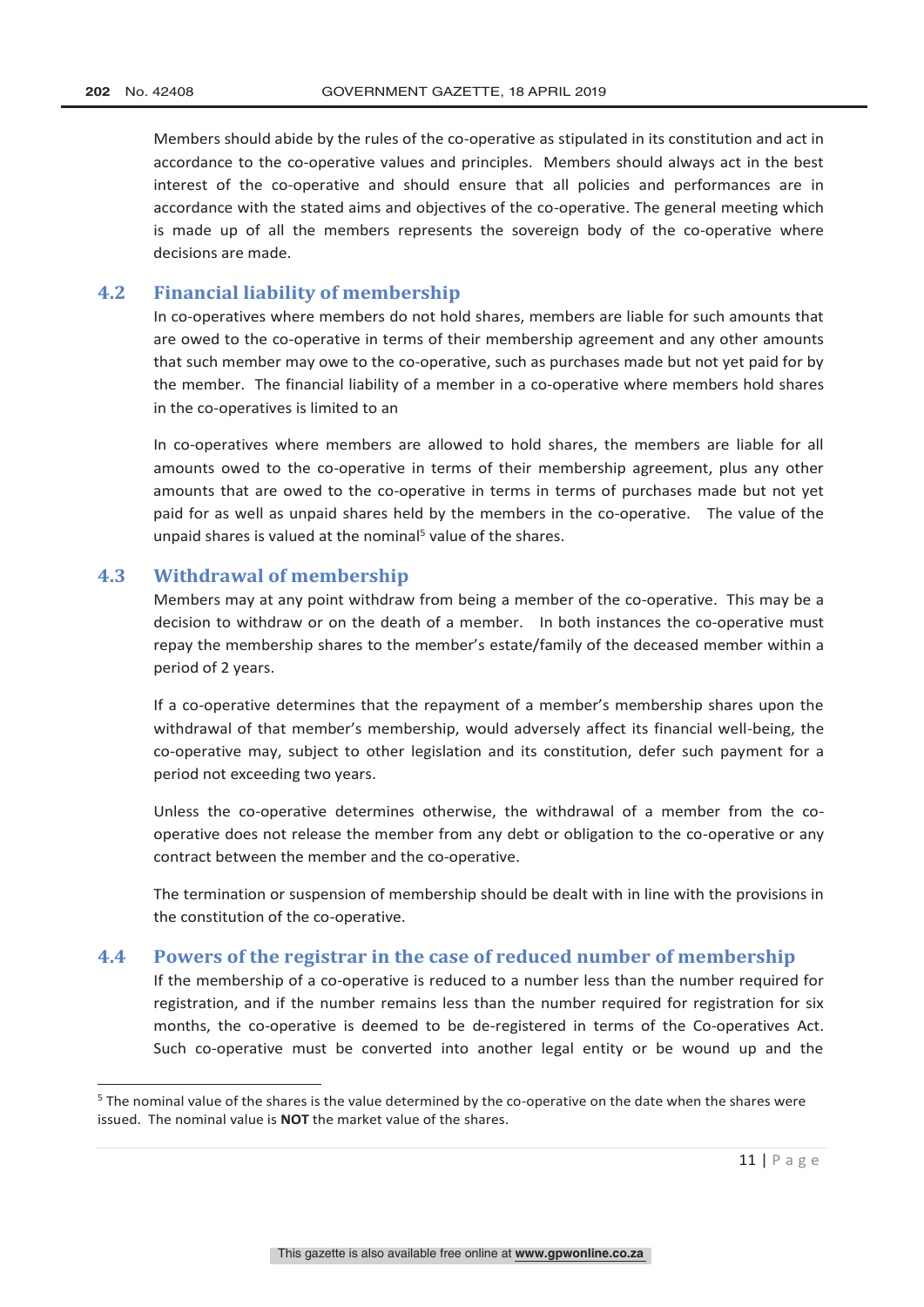members of the co-operative may be held personally liable for any loss or damages which may occur as a result of any subsequent activities.

## **4.5 Annual submission of member information to the Registrar**

The annual return on membership and membership contributions needs to be provided as required in terms of the regulations (Form Co-op 8) and must be submitted to CIPC as part of either the annual report (category A primary co-operative), independently reviewed report (category B primary co-operative) or the audited report (category C primary co-operative, secondary co-operative, tertiary co-operative and the national apex co-operative).

## **5 Management of Co-operative**

Good management of a co-operative is what makes a co-operative successful. Many options are available for the co-operative to appoint a manager. A co-operative can be managed by one of the board of directors, a member of the co-operative or by a professional manager or professional management team depending on affordability, size and nature of the co-operative.

#### **5.1 Board of directors**

The board of directors is responsible for the management of the co-operative and is accountable to the members, who are the owners of the co-operative. The board of directors is appointed at the annual general meeting by the members of the co-operative. Only members of the cooperative may be elected as directors or executive directors of the co-operative. Associate members may only be elected as non-executive directors. In the event of a vacancy the board may by way of resolution appoint a director for the remainder of the period as stipulated in the constitution of the co-operative, provided that such appointment is ratified at the next general meeting.

The board should elect a chairperson. A chairperson has the ability, power and commitment to guide and organize the work of the board, initiate and monitor strategic decisions and has the know-how and experience to lead the board.

The members of the co-operative may by special resolution, either through a meeting convened by the supervisory committee or at least 25% of the members if such a co-operative does not have a supervisory committee, agree to dissolve the board if such members find justifiably good reasons that the board is dysfunctional.

The board may delegate functions to a director or manager if this is provided for in the constitution of the co-operative. The constitution of the co-operative must also stipulate the conditions under which functions or responsibilities of the board may be delegated. Should the board decide to delegate the management of the co-operative to a manager, the board remains accountable to the members regarding the management of the co-operative. It is thus important that the board ensures appropriate management and performance systems are in place should it decide to appoint and delegate the management function of the co-operative to a manager.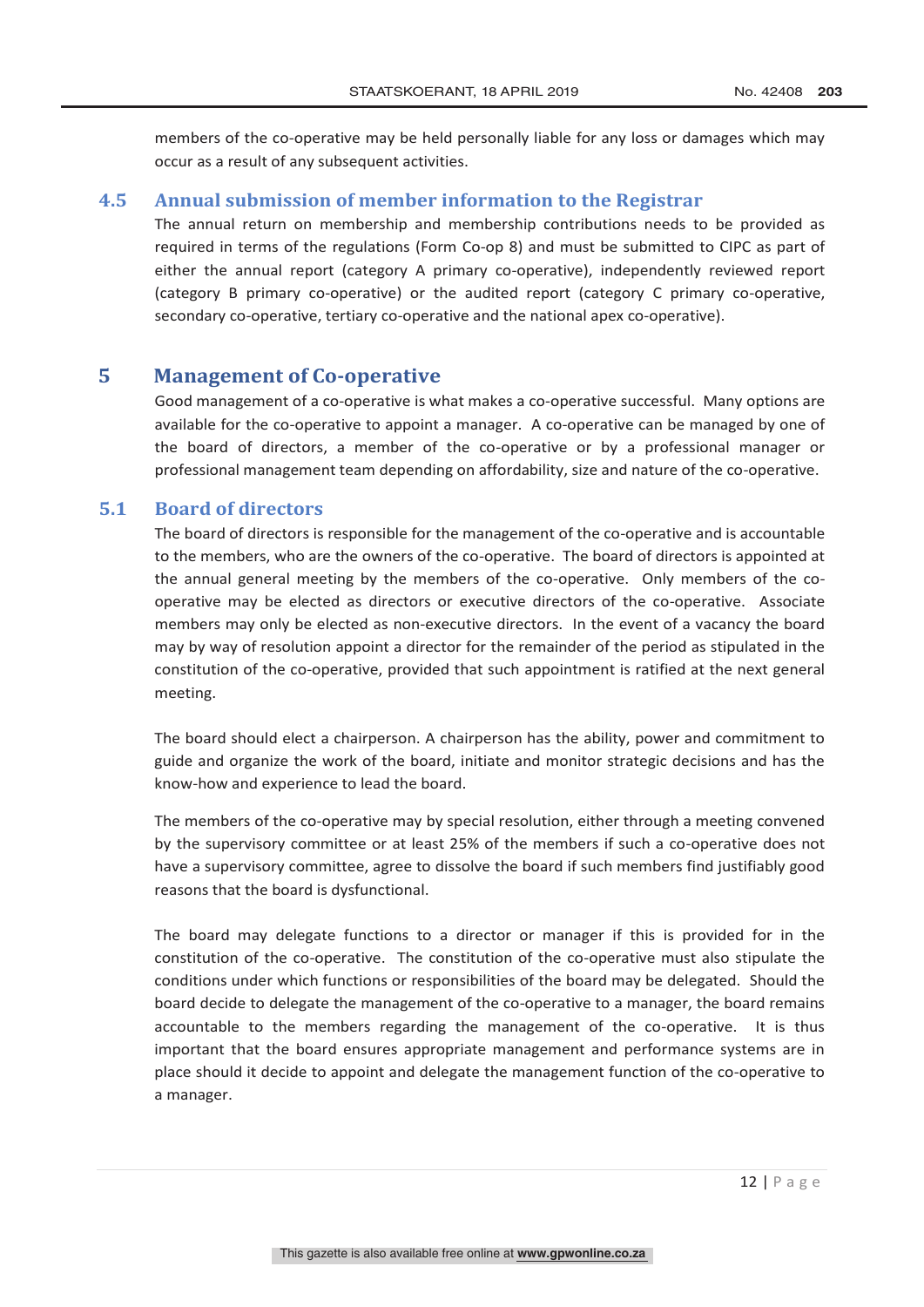Meetings of the board are called by the chairperson or any two directors of the board and a quorum is a majority of the directors of the board unless stipulated differently in the constitution of the co-operative. For purposes of ensuring a quorum, directors participating telephonically or electronically in the meeting are deemed to be present. Decisions are also taken by majority vote and in the event of equal votes the chairperson or the person acting as chairperson has the casting vote. The number of directors as well as period for which they are elected is stipulated in the constitution of the co-operative. A resolution in writing signed by all the directors entitled to vote on such a resolution at a meeting of the board is valid as if such resolution was passed at a board meeting, unless the constitution of the co-operative provides otherwise. Records of minutes of meetings of the board must be kept in a minute book.

A director or a manager of a co-operative may not accept any commission, remuneration or reward from any person for, or in connection with, any transaction to which the co-operative is a party unless such commission, remuneration or reward is given in the course of usual business or profession as director, manager or employee and the director, manager or employee has declared his or her interest to the co-operative.

All co-operatives must, in writing, notify the registrar of the full names, addresses and identity numbers of each person elected as a director within 30 days of such appointment or any change of address of a director or any vacancies.

If provided for and approved by members, board members should be paid a realistic compensation for their work.

In the execution of their powers, the board of directors must develop a set of processes, customs, policies and structures that drive the manner in which the co-operative will be directed, administered and controlled for consideration and approval by members. Examples of these are human resource policies, remuneration policies and resource utilization policies. Compliance to these policies should be enforced by the management of the co-operative and reported to the board of directors. In instances where a co-operative has appointed a supervisory committee, the supervisory committee should also oversee and ensures compliance to approved policies. Co-operatives may also decide to appoint an Ethics Committee.

#### **5.2 Functions and responsibilities of the board of directors**

The board has to oversee and ensure the strategic decisions in pursuance of the objectives of the co-operative as informed by the constitution of the co-operative as well as leadership to maximize the benefits for the co-operative. The board must exercise leadership, entrepreneurship, integrity and sound judgment in directing the affairs of the co-operative. The board of directors must also look after the interests of their members needs whilst simultaneously remaining competitive in the market. Member proximity or participation is thus very important. Member participation can only be obtained by ensuring regular, frequent and meaningful interaction with members. It is thus important that the board identify, disseminate and uphold best practices in member participation, engagement and involvement.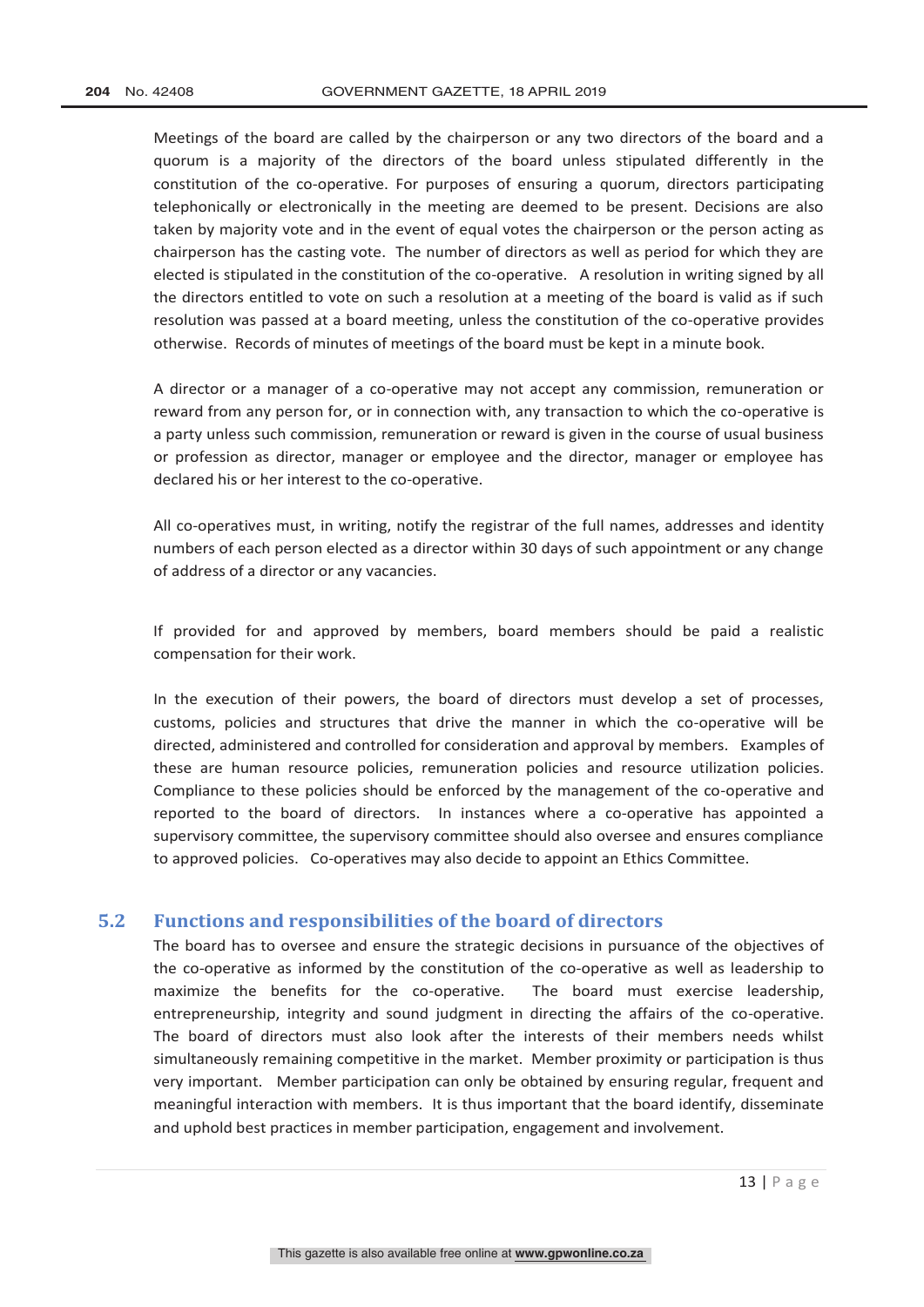The Board must develop internal policies and plan to ensure the efficient and effective running of the co-operative. The Board must also develop a risk plan and report on the risk plan at the annual general meeting to members. Policies or plans developed by the board must be ratified and endorsed by members at the annual general meeting. The policies or plans to be developed by the board include the following:

- (a) Activity plan that summarises the operational and financial objectives of the co-operative for the next financial year with clear business goals and how the funds of the co-operative will be utilised;
- (b) A framework for adequate internal control;
- (c) Risk plan;
- (d) Monitoring and review performance management plans;
- (e) Financial statements or annual report in the case of category A primary co-operatives; as well as
- (f) Social and management decision reports.

The board is responsible to ensure good governance and compliance to legislative requirements as well as the requirements stipulated in the constitution of the co-operative. A director of the board or the board of the co-operative may do all things necessary to carry out the objectives of the co-operative provided that such action is allowed in terms of provisions of the constitution of the co-operative. A director or the board of the co-operative must not pursue any objective or perform any act that is not authorised by it constitution. A co-operative or director that is found guilty of contravening the requirements of the constitution of the co-operatives is guilty of an offence and may be liable to a fine not exceeding one million rand.

The board must ensure transparency in terms of management decisions; the financials of the cooperative as well as accountability to the members of the co-operative. The board must provide members with the information necessary to make sound judgements regarding the affairs of the co-operative as well as their membership to the co-operative. To ensure transparency and accountability the board must establish effective communication mechanisms to ensure communication with members, management as well as all relevant stakeholders.

The board has a responsibility to increase the number of members to the co-operative and to ensure that members actively participate in the operations and decision making within the cooperative.

#### **5.3 Liability, personal financial interests and returns relating to directors**

Directors must, in writing and in the prescribed manner as determined in section 37 of the Act, disclose to the co-operative the nature and extent of any financial interest in a contract or transaction or a proposed material contract with the co-operative or any change to such contract, transaction or proposal if it is a contract or a transaction that is not available or customarily entered into between the co-operative and its members.

A co-operative must not pursue any objective or perform any act that is not authorised by its constitution and record all business transactions concluded with members and non-members in its annual financial statements.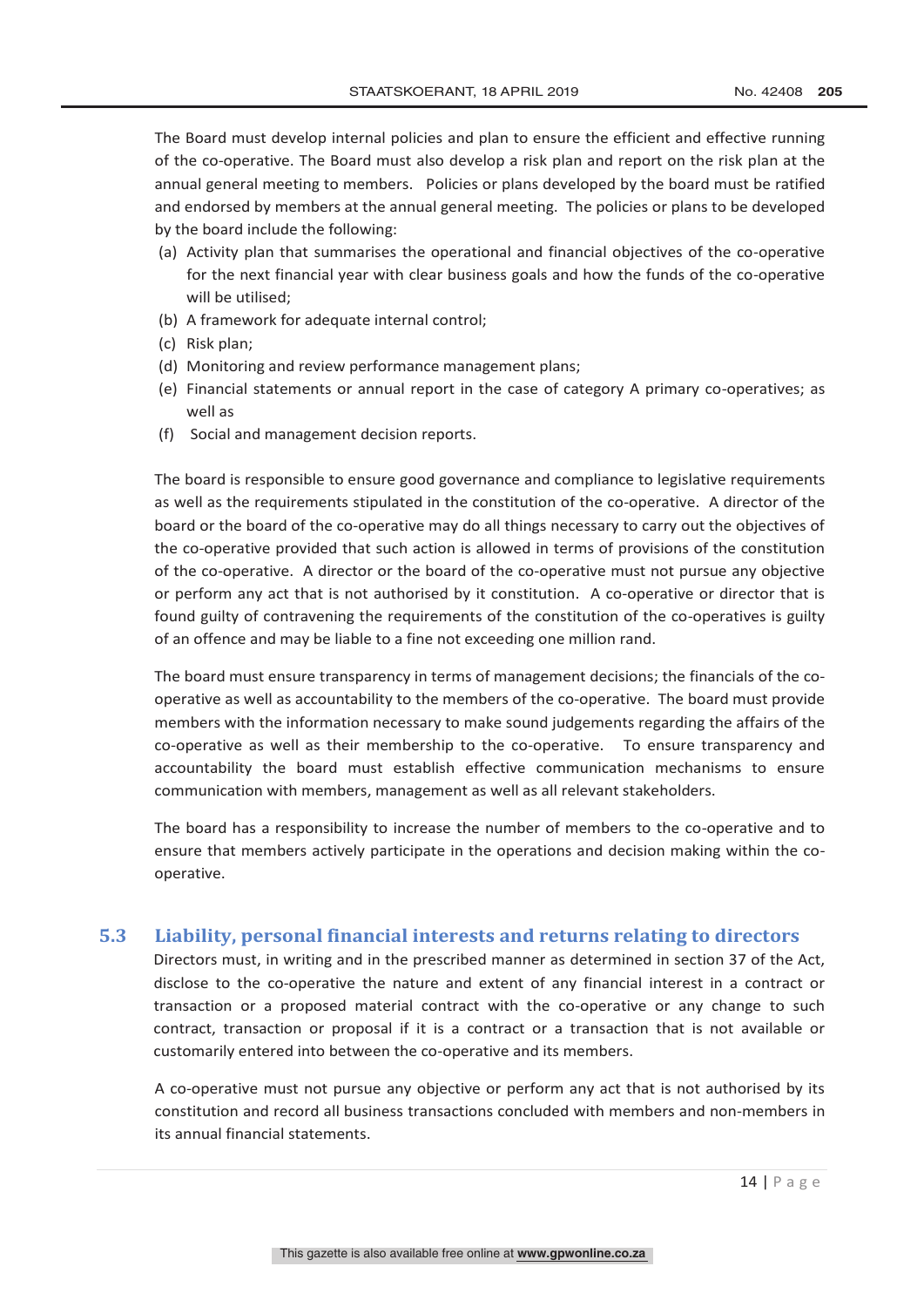A director or employee of a co-operative may not use his or her position or any information obtained whilst in his or her capacity as a director or employee to gain any commission, remuneration, reward or other advantage for themselves or for any person other than the cooperative, unless he or she has disclosed full particulars of the nature and extent of such commission, remuneration, reward or other advantage and the material circumstances relating to its acquisition in writing to the co-operative and the co-operative has given its written approval to such acquisition by the director, member or other person, as the case may be.

Notwithstanding the aforementioned provisions, a director or employee of a co-operative may not in any circumstances use his or her position or any information obtained while acting in his or her capacity as director or employee to gain any commission, remuneration, rewards or other advantage for him or herself or for any person other than the co-operative through or in connection with any transaction to which the co-operative is a party.

A director of a co-operative is required to inform the co-operative in writing of any change in his or her address. In return a co-operative must, in writing, amongst other notify the registrar of (a) the full names, address and identification number of each person appointed as a director within 30 days of such appointment; (b) of any change of address of a director, within 30 days of knowledge of such change; (c) after any director has vacated office, within 30 days of such vacation; and (d) of the reason for the registration or removal of a director.

A co-operative or director of a co-operative that contravenes any of these provisions is guilty of an offence.

#### **5.4 Managers**

The constitution of a co-operative may stipulate the provisions regulating the appointment of a general manager or executive manager by the board of directors.

Managers in a co-operative are responsible for the effective and efficient day to day management of the co-operative and are accountable to the board of the co-operative. Apart from the management function, managers also have an entrepreneurial function to ensure the relevance and economic growth of the co-operative by advising the board of directors accordingly. Managers should also be responsible for risk management.

Boards of directors often also delegate the supervision of employees to the management of the co-operative. If the managers are responsible for the employees of the co-operative it is important to ensure that performance management and review systems are in place for employees, that employees are trained and that all employment requirements are complied with.

Managers should agree with the board of director on a performance review process to monitor and evaluate their own performance.

#### **5.5 Supervisory committee**

The constitution of a co-operative may provide for the appointment of a supervisory committee. A supervisory committee so appointed is a committee of members elected by the members of the co-operative to exercise supervision over the board of directors. The constitution of a co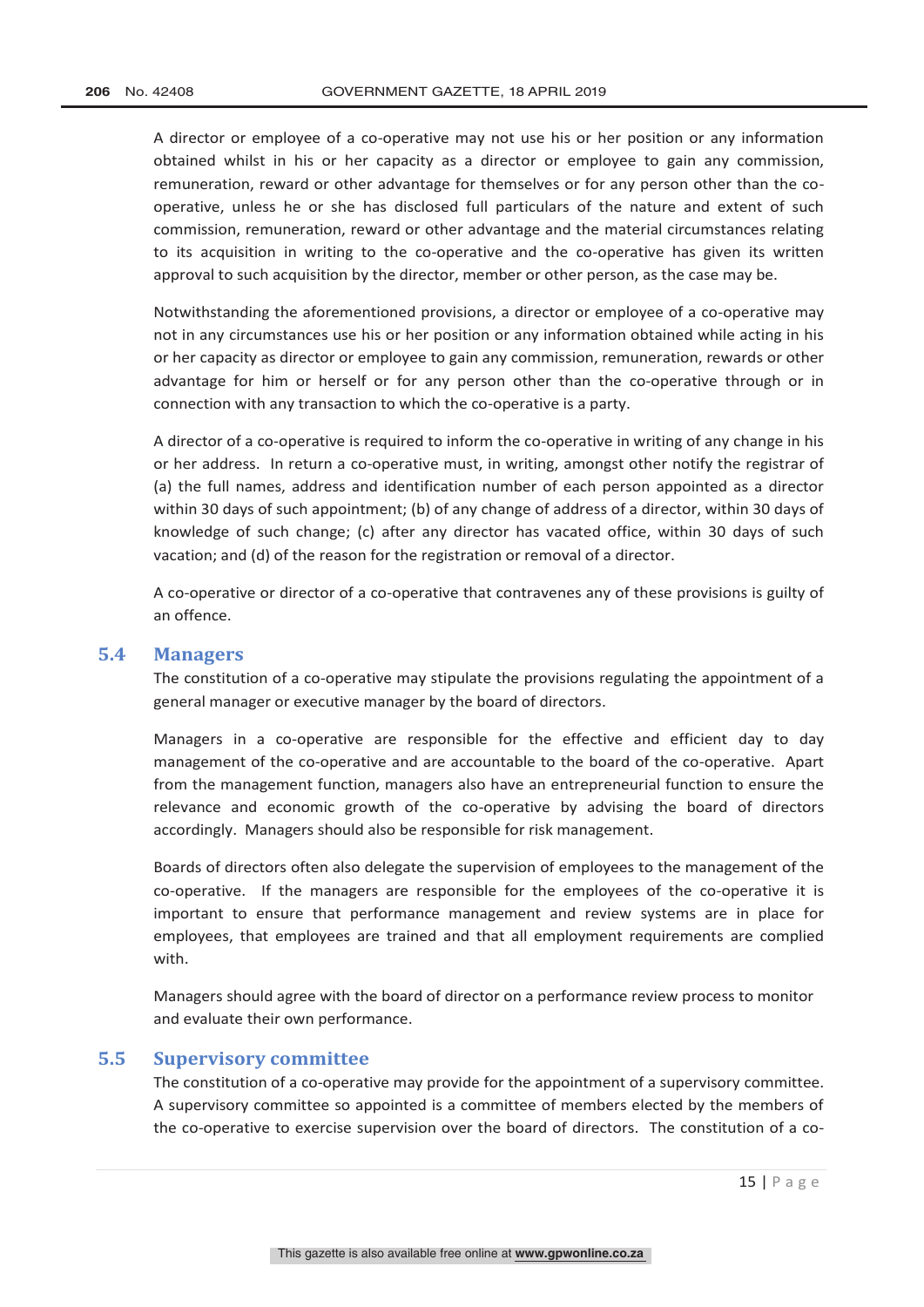operative will stipulate the manner in which the supervisory committee may be constituted. The supervisory committee must be elected at the first annual general meeting within 18 months from the registration of the co-operative. The supervisory committee consists of members of the co-operative who are not directors.

The functions of the supervisory committee include the following:

- (a) The supervisory committee is responsible for supervising the board of directors by representing the interest of its members between general meetings;
- (b) If there is reasonably reliable information that indicates that any act or omission by the board of directors may impact negatively on the co-operative or any of its members, the supervisory committee must call a special meeting of all its members to discuss such an act or omission. Within 7 days of such a meeting the supervisory meeting must inform the Tribunal of the outcome of such a meeting as well as the board of directors and the member or members affected or concerned of the meetings decision and reasons for the decision. If the supervisory committee fails to inform the Tribunal of the special meeting and its outcome, a member of the co-operative may report the matter to the Tribunal for investigation;
- (c) The members of a co-operative may by special resolution past at a special general meeting convened by the supervisory committee dissolve the board of directors if the members find justifiable good reason that the board is dysfunctional or has acted contrary to any law; and
- (d) In instances where a member request access to information relating to a commercial transaction of the co-operative and there is reasonable grounds to belief that the disclosure of such information may be to the disadvantage of that co-operative, the supervisory committee will determine if the board of directors is entitled to withhold such information from the member.

The co-operative must, as in the case of general meetings and meetings of the board of directors, also keep minutes of meetings of the supervisory committee at its offices.

Although it is voluntary for a co-operative to elect a supervisory committee it is advised that all co-operatives with more than 20 members elect a supervisory committee to strengthen internal control and good governance.

# **5.6 Election of board members, filling of vacancies and requirements to dissolve the board**

The Board must be elected at the annual general meeting of the co-operative for such period as set out in the constitution of the co-operative. The constitution of the co-operative must also stipulate the number of directors to be appointed as well as the term of office, which should be reasonable. The constitution of the co-operative will also determine if a director may be reappointed for a consecutive term of office. Only members of a co-operative may be appointed as executive directors. Associate members may thus only be appointed as non-executive directors.

In the event of a vacancy on the board, the board may appoint a director for the remainder of the stipulated period as set out in the constitution of the co-operative, subject to any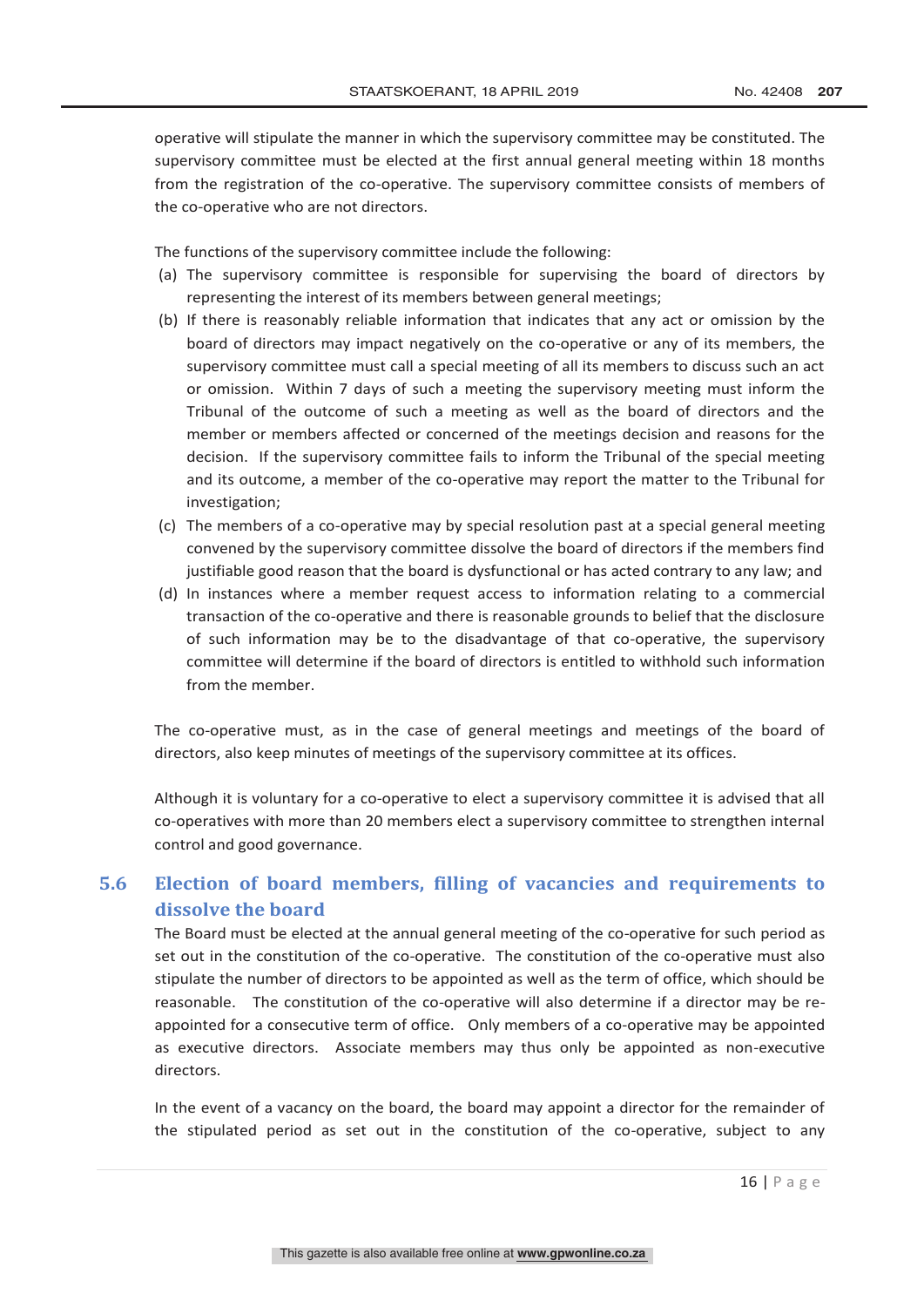requirements of the co-operative, provided that such resolution must be ratified at the next general meeting of the co-operative.

The board of a co-operative may be dissolved by special resolution passed by a special general meeting convened by the supervisory committee or a general meeting called by 25% of the members of the co-operative where such co-operative does not have a supervisory committee.

## **6 Structure for decision making in the co-operative**

The highest decision making structure in a co-operative is the annual general meeting of members. Members thus decide on the business of the co-operative and not the directors, the board of directors or the supervisory committee. Recommendations by the board of directors or the supervisory committee regarding the business of the co-operative must be submitted at general meetings for consideration by the members of the co-operative.

The board of directors is accountable to the general meeting and the supervisory committee, if the constitution of the co-operative provides for a supervisory committee. Should the board of directors decide to appoint a manager and delegate the management of the co-operative to the manger, the manager will be accountable to the board, but the board ultimately remains accountable for the management of the co-operative to the members of the co-operative.

#### **6.1 Annual general meetings**

A co-operative must hold its first annual general meeting within in 18 months of its registration and thereafter annual general meetings must be held within 6 months of the end of the preceding financial year end.

The annual general meeting must:

- (a) In the case of a category B primary co-operative, appoint an independent reviewer and, in the case of a category C, primary -, secondary -, tertiary – and the national apex cooperative, appoint an auditor;
- (b) Approve a report of the board on the affairs of the co-operative for the previous financial year;
- (c) Approve the financial statements and auditor's report where applicable for the previous financial year;
- (d) Elect directors;
- (e) Elect a supervisory committee, if required by the constitution of the co-operative;
- (f) Approve internal policies of the co-operative;
- (g) Consider the activity plan<sup>6</sup> presented by the board of directors;
- (h) Decide on the future business of the co-operative

A juristic person entitled to vote at a meeting of a co-operative may be represented by any natural person authorised to do so.

 <sup>6</sup> Activity plan means a document that summarises the operational and financial objectives of the co-operative for the next financial year, including clear business goals with reasons why these goals are believed to be attainable and how funds in the co-operative will be utilised.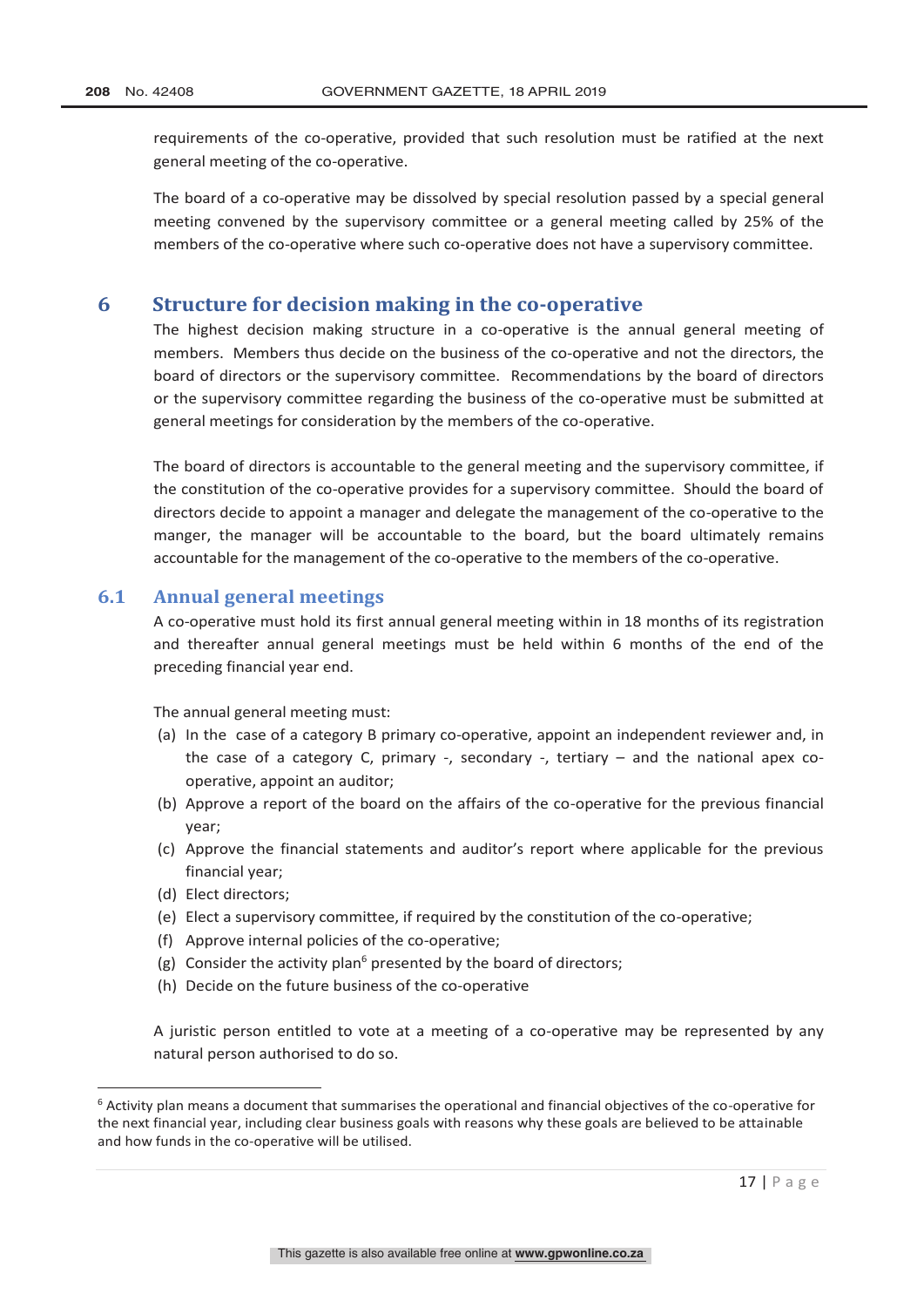The chairperson of the meeting must ensure that minutes of all general and special meetings are kept in one of the official languages at the office of the co-operative. Minutes of general meeting must be presented at the next general meeting for approval. Upon request, minutes of general meetings must be made available to members. Should the members want copies of the minutes the co-operative may charge the members the cost of making available copies of the minutes.

The minutes of any general meeting, approved by the members and signed by the chairperson, or a resolution adopted in terms of the constitution of the co-operative is, in the absence of evidence to the contrary, proof of the outcome of the vote or the resolution taken at the meeting.

Self-assessment questions to ensure compliance to all legislative requirements with regard to annual general meetings of a co-operative are provided under section 11 of the principles of good governance for co-operatives.

#### **6.2 Special and ordinary resolutions**

A special resolution means a resolution passed by a general meeting<sup>7</sup> by not less than two-thirds of the members present, or such greater majority as may be stipulated in the constitution of the co-operative.

Members of a co-operative may by special resolution, provided that they have complied with the notification requirements to members:

- (i) Amend the constitution of the co-operative;
- (ii) Approve the amalgamation of the co-operative with another co-operative;
- (iii) Approve the division of a co-operative into more than one co-operative;
- (iv) Approve the transfer of assets, rights, liabilities and obligations by mutual agreement to another co-operative;
- (v) Approve to convert a co-operative into a company;
- (vi) Approve the voluntary winding up of a co-operative;
- (vii) Approve that a co-operative voluntarily be placed under judicial management; and
- (viii) If provided for in the constitution of the co-operative, approve the termination or suspension of a member from the co-operative.

If members find justifiable good reasons that the board of directors is dysfunctional or has acted contrary to any law, the members may dissolve the board by special resolution passed at a special general meeting –

- (a) convened by the supervisory committee, or -
- (b) called by at least 25% of members where such co-operative does not have a supervisory committee.

Ordinary resolution means a resolution passed at a general meeting by the majority of the members present. Members of a co-operative may by ordinary resolution:

 $7$  The constitution of a co-operative determines the quorum requirements for general meetings.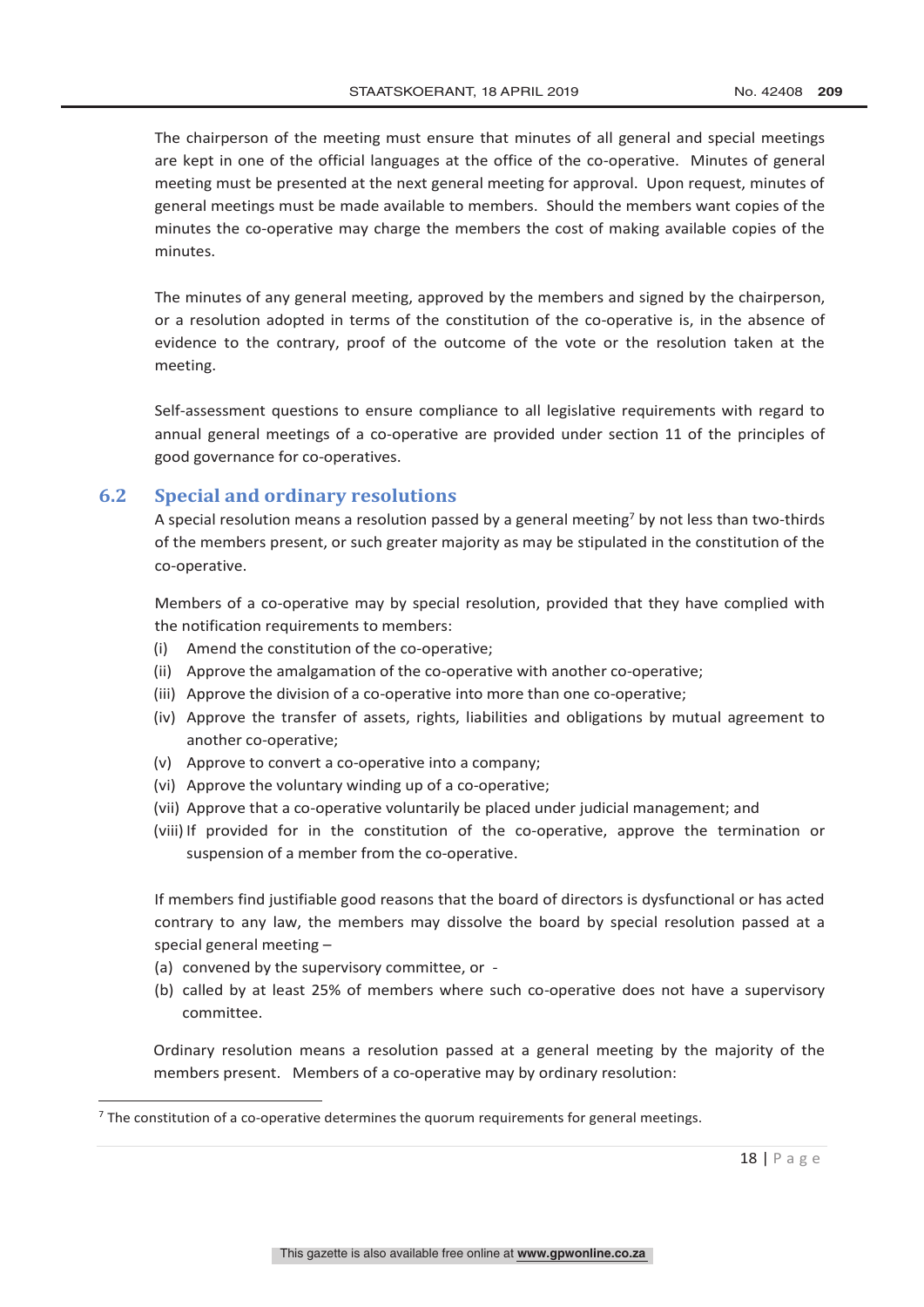- (a) Remove an independent reviewer, if it is a category B primary co-operative, or an auditor, if it is a category C primary -, tertiary – or the national apex co-operative; and
- (b) Within a month after its registration, ratify a contract entered into by a person in the name of, or on behalf of, a co-operative before the co-operative was registered.

# **7 Voting rights**

The second co-operative principle deals with democratic member control and specifically refers to voting rights. In terms of South African co-operative legislation, members of primary category A and B co-operatives, have equal voting rights, i.e. one member one vote, and category C primary co-operatives, secondary and tertiary co-operatives and the national apex co-operative are also organised in a democratic manner.

Where the constitutions of primary category C, secondary, tertiary and the national apex cooperatives provide for differentiated votes it must be subject to the following legislative requirements:

- (a) Three members, no member has voting rights in excess of 40% per cent;
- (b) Four members, no member has voting rights in excess for 30%;
- (c) Five members, no member has voting rights in excess of 25%; and
- (d) In instances where there are more than 5 members, the constitutions of category C primary, secondary, tertiary and the national apex co-operative may provide that members may have more than one vote provided that no member shall have more than 17% of the votes.

In addition to the above, voting rights in respect of category C primary co-operatives, secondary and tertiary co-operatives registered in terms of applicable legislation prior to the Co-operatives Amendment Act No. 6 of 2013 are regulated by the provision on voting rights contained in their constitutions as it was immediately prior to the commencement of Co-operatives Amendment Act No. 6 of 2013.

Associate members do not have any voting rights.

## **7.1 Proxies**

The constitution of a co-operative may allow for members to appoint proxies to attend and vote at general or special meetings on that member's behalf or for postal votes but proxies should be seen as exceptional and should not be recurring. Irrespective of the provisions for proxies in the constitution of a co-operative, proxies are subject to the following minimum legislative requirements:

- (a) No member may appoint more than one proxy to exercise that member's voting rights;
- (b) The number of proxies that a member of a co-operative with 20 members or more may carry on behalf of other members may not exceed 5% of the total membership of the cooperative concerned (the constitution of the co-operative may stipulate a smaller percentage);
- (c) In a co-operative with less than 20 members, a member may only carry one proxy on behalf of another member;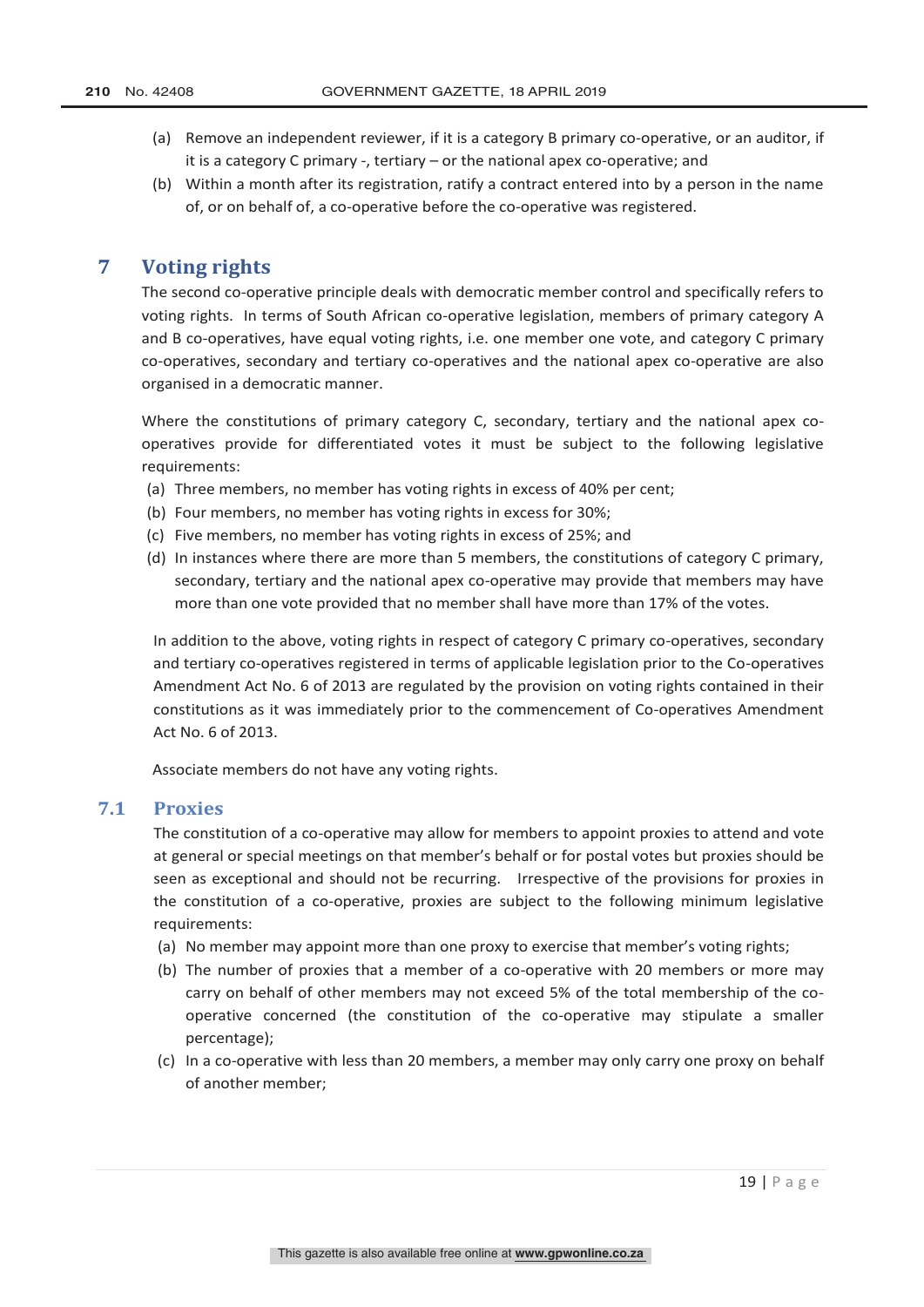- (d) The total number of votes by proxy during any general or special meeting may not exceed 25% of the total membership of the co-operative concerned (the constitution of the cooperative may stipulate a smaller percentage);
- (e) A proxy appointment must be in writing, dated and signed by the member;
- (f) A proxy appointment must clearly set out the details of the vote to be cast on behalf of the member in respect of each decision on the agenda;
- (g) A proxy appointment remains valid for the period expressly set out in the appointment, unless it is revoked in writing by the member concerned prior to the meeting.

# **8 Constitution of a co-operative**

The constitution is a governance document adopted by the members or all prospective members of the co-operative, which sets out the objectives, policies and management of the particular co-operative. It sets out the rights and responsibilities of the members of the cooperative as well as that of the board of directors of the co-operative.

The submission of a constitution is one of the requirements for the registration of a cooperative. At the founding meeting of a co-operative, a constitution must be read and agreed to and signed by all founding members. This constitution must be filed with Companies and Intellectual Property Commission (CIPC).

A co-operative may amendment its constitution if a proposed amendment to the constitution is approved by the annual general meeting or by special resolution at a general meeting.

A co-operative registered in South Africa must comply with the following minimum legislative requirements:

- (a) A co-operative registered in South Africa must adopt a constitution that complies with the following requirements as stipulated in section 14 of Co-operatives Act 14 of 2005 as amended through Co-operatives Amendment Act No 6 of 2013;
- (b) Co-operatives that provides for associate members should comply with the provisions for associate members provided for under section 14 of Co-operatives Amendment Act 6 of 2013;
- (c) A co-operative where members are required to hold shares must adopt a constitution that complies with sections 14 and 15 of Co-operatives Act 14 of 2005 as amended through Cooperatives Amendment Act No 6 of 2013;
- (d) A co-operative may, in addition to the matters listed under section 14 (2), adopt any other provision that is not inconsistent with the Act;
- (e) If the name of a co-operative indicates a restriction on the business that may be carried out by that co-operative, the constitution of that co-operative may not be amended to remove such as restriction unless the name of the co-operative is also amended accordingly;
- (f) A co-operative may use a trademark name registered to it by the registrar followed by the abbreviations "co-op" and "Ltd" if the constitution of the co-operative authorises the use of such trademark.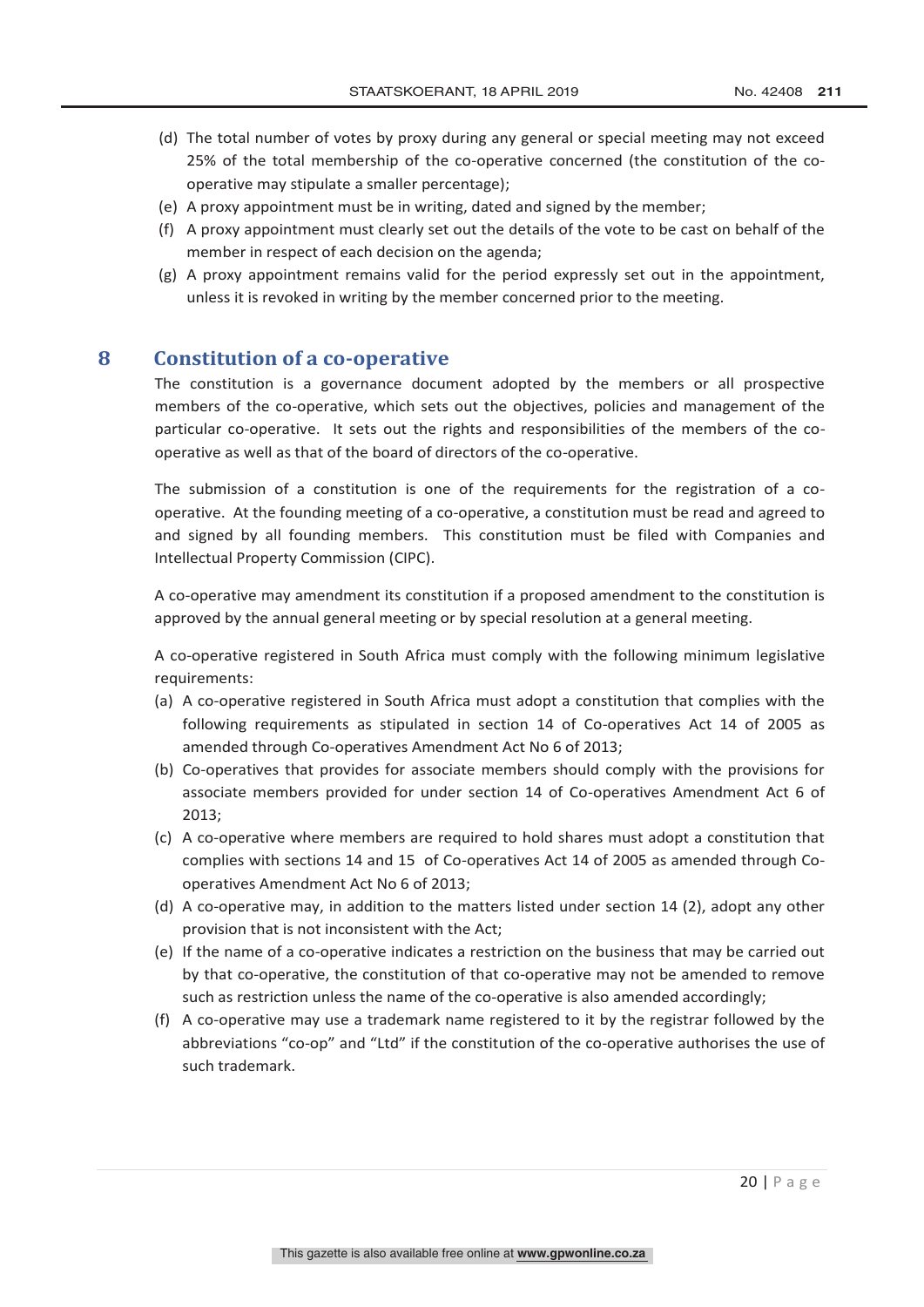The self-assessment questions under section 11 of this document will assist and guide cooperative to ensure compliance to all legislative requirements with regard to the constitution of a co-operative.

#### **9. Restrictions on the functions of a co-operative**

A co-operative or a member is not allowed to do what is not stipulated in the constitution or allowed in terms of co-operative legislation. Failure to comply with the provisions of the constitution of the co-operative is an offence and is prosecutable by law.

A co-operative may execute all actions or functions necessary to carry out its objectives to obtain its mission and vision provided that such actions and functions comply with the limitations imposed on it by its constitution, the co-operative legislation and any other law. If a co-operative performs any action or function not authorized by its constitution or that contravenes a requirement stipulated by co-operative legislation, the co-operative and director of the co-operative who authorised the action or function performed knowing that the cooperative was not empowered to perform that action or function will be guilty of an offence.

# **10. Openness, Transparency and Accountability**

Openness, transparency and accountability form an integral part of the value of a co-operative. Apart from financial reporting, the co-operatives Amendment Act No. 6 of 2013 also calls for the submission of social and management decision reports. Transparency also covers matters related to conflict of interest, declarations by directors and providing information as required by members.

# **10.1 Conflict of interest**

Directors and managers of co-operatives are required to disclose the material interest that he or she has in a material contract or transaction, or a proposed material contract or transaction, with the co-operative as well as any change to such an interest.

Disclosures must comply with the following minimum requirements:

- (a) The disclosure must be made at the first meeting of directors at which the proposed contract or transaction is first discussed or at the first meeting after the director or manager acquired an interest in the contract or transaction;
- (b) If there is a material change in the interest of the director or manager in the contract or transaction;
- (c) Disclosure must be recorded in the minutes of board of director meetings;
- (d) If the person making the disclosure is not a member of the board of directors the disclosure must be made in writing and submitted to the board;
- (e) The board must keep a register of directors, managers' and employees interests in contracts or undertakings containing full particulars of every disclosure of interest made.

Directors, managers or employees who fail to disclose their interest in contracts or transactions with the co-operative will be subject to disqualification. Disclosures of interests do not apply to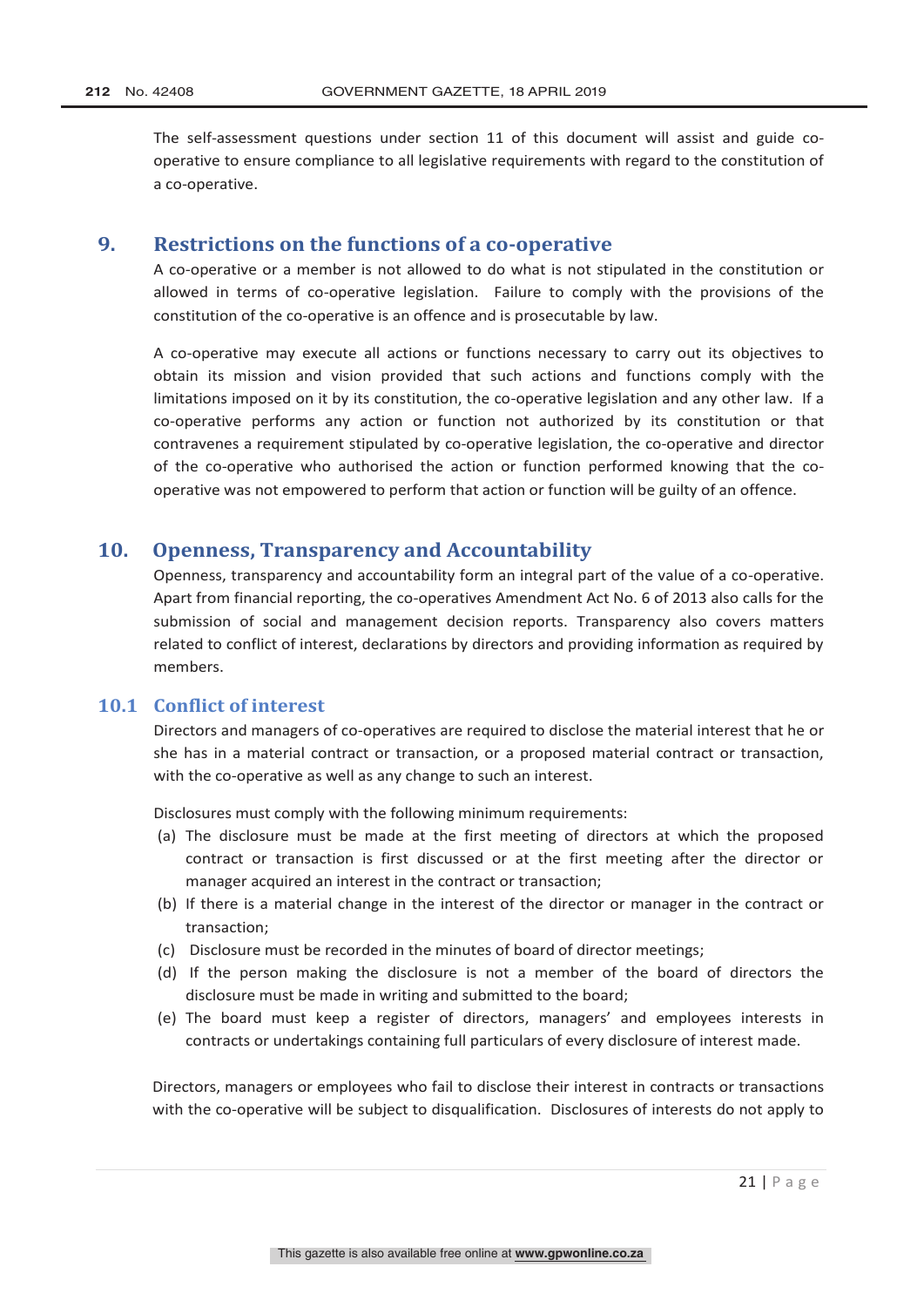a contract or transaction that is generally available or customarily entered into between the cooperative and its members.

#### **10.2 Financial reports**

All co-operatives must annually submit reports on the financial status of the co-operative to CIPC. Category C primary co-operatives, secondary co-operatives, tertiary co-operatives and the national apex co-operative must submit audited financial statements. Category B primary co-operatives must submit an independently reviewed report and category A primary cooperatives must submit an annual report produced by the board of the co-operative.

#### **10.3 Social report**

Social responsibility forms part of the  $7<sup>th</sup>$  co-operative principle that requires co-operatives to work for the sustainable development of their communities through policies approved by their members.

The social report is an assessment of the social impact and ethical performance of the cooperative in relation to the 7 co-operative principles and the co-operative's stated vision, mission, goals and code of social responsibility as set out in the constitution of the co-operative. The social report is drafted by the board of directors of the co-operative.

The social report must be completed by the board of directors and forms part of the documentation that must annually be submitted to CIPC as stipulated in the regulations.

#### **10.4 Management decision report**

The management decision report assesses the co-operatives compliance to all legislative requirements and the requirements contained in the constitution of the co-operative.

The management decision report must be completed by the board of directors and forms part of the documentation that must annually be submitted to CIPC as stipulated in the regulations.

#### **11. Capital of Co-operatives**

Co-operatives capital generally comes from either members by way of share capital, or retained earnings or reserves. Retained earnings or reserves do however take time to build up, and are not available at start-up. Funding can also be provided by co-operative funding institutions including banks.

The  $3<sup>rd</sup>$  co-operative principle deals with member economic contribution. This principle requires members to contribute equally in amounts proportionate to their membership shares and to democratically control the capital of their co-operative, usually by –

- (i) Retaining part of the capital as common property of the co-operative;
- (ii) Giving members limited compensation, if any, on capital subscribed as a condition of membership;
- (iii) Allocating surpluses to an indivisible reserve subject to minimum and maximum requirements, or any other reserve as stipulated in the constitution of the co-operative or as considered necessary or desirable by the members of the co-operative; and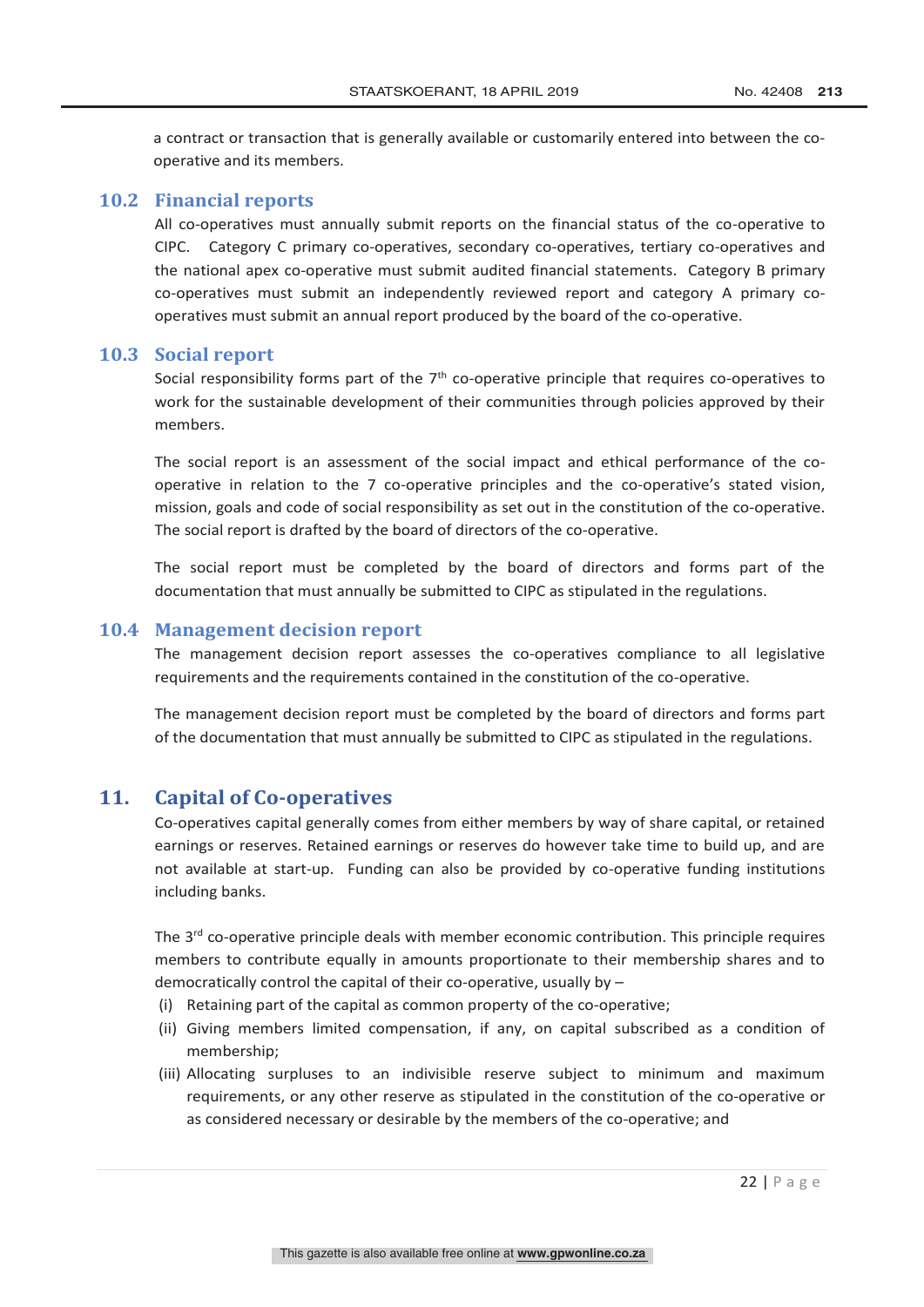(iv) Benefit members in proportion to the rand value of their transactions with the cooperative.

South African co-operative legislation requires co-operatives to stipulate a percentage of the surplus to be set aside as an indivisible reserve provided that such reserve must not be less than one percent and not be more than 5 percent of the net asset value of the co-operative as reflected in its most recent audited report, independently reviewed report or annual report.

The capital contributed by members may comprise of entrance fees, membership fees or subscriptions, the consideration of membership shares or additional shares in a co-operative, member-loans, and funds of members.

The return paid on member capital is limited to the maximum percentage fixed in accordance with the constitution of the co-operative.

#### **11.1 Indivisible reserve and other reserves**

Co-operatives are required to put at least a percentage of the surplus in an indivisible reserve. The indivisible reserve is indivisible amongst members. The indivisible reserve must not be less than 1% or more than 5% of the net asset value as reflected in the most recent audited report, independently reviewed report or annual report. A social co-operative may set aside 100% of its surplus in an indivisible reserve.

In addition to the above indivisible reserve the constitution of the co-operative may provide for other reserves, whether indivisible or otherwise.

A co-operative must use its reserves only in accordance with the manner and for the purpose contemplated in its constitution which may include –

- (a) To sustain the co-operative during periods of financial crises;
- (b) To finance capital expenditure; and
- (c) To finance training and capacity building of members, directors, managers or employees.

Records of the indivisible reserve and other reserves must be kept separately in the financial records of the co-operative and must indicate the purpose for which it may be utilized.

A co-operative must report fully on all its reserves as well as on the use of these reserves in its annual financial statements.

# **12. Self-Assessment Checklists**

The self-assessment checklist aims to guide co-operatives in ensuring compliance to minimum legislative requirements in terms of the minimum legislative requirements for the different disciplines in co-operative governance.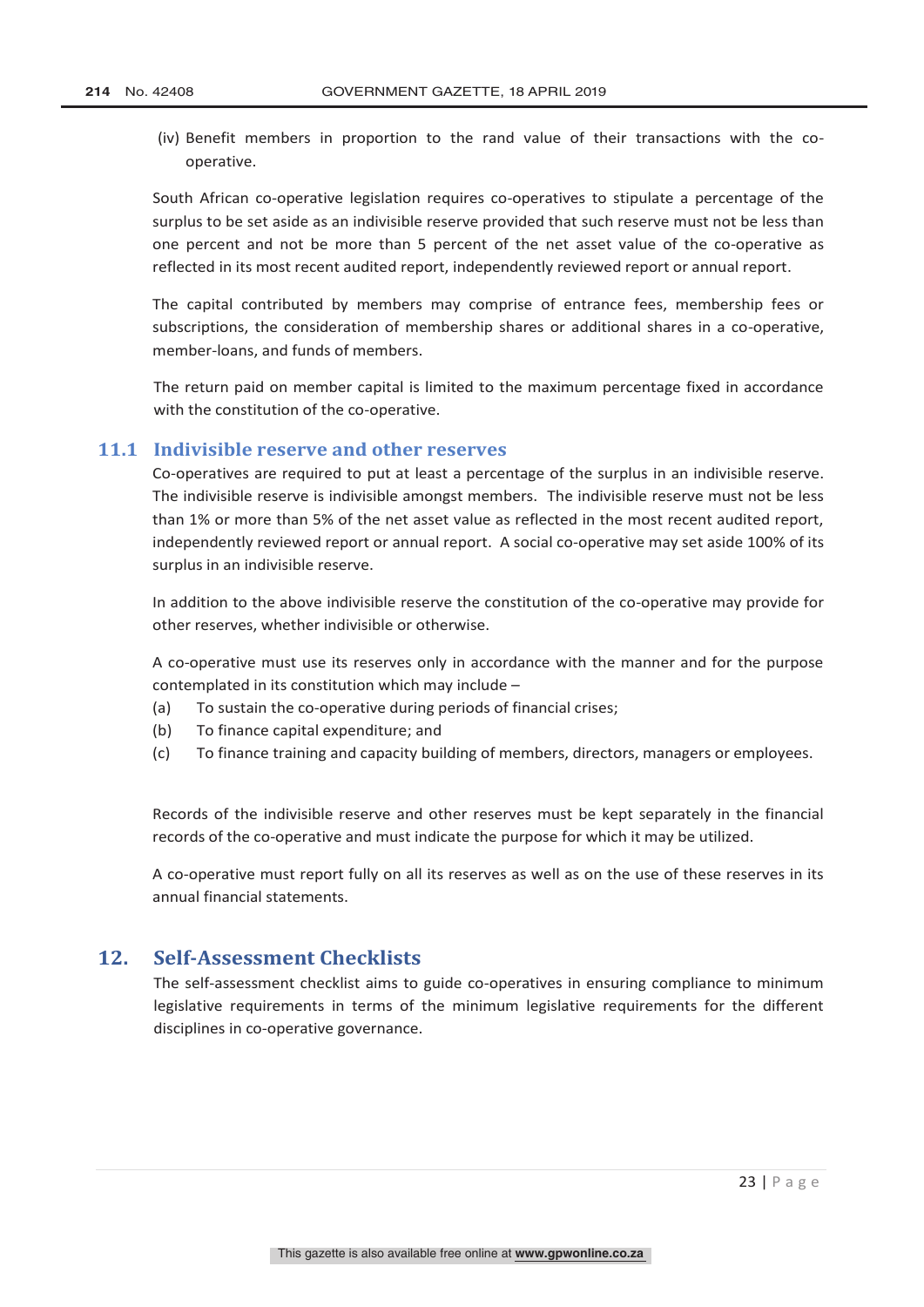# **12.1 Self-Assessments Checklists to ensure legislative requirements in terms of co-operative constitutions**

These self-assessment checklists will assist co-operatives to ensure compliance to the legislative requirements pertaining to the constitutions of co-operatives. The checklists covers the minimum legislative requirements for co-operative constitutions; legislative requirements for co-operative constitutions that makes provision for associate members; legislative requirements for co-operative constitutions where co-operatives are required to hold shares; legislative requirements for constitutions of secondary, tertiary and the national apex co-operative; and requirements a co-operative constitution may provide for (9.1.5).

#### **12.1.1 Co-operative constitution must comply with the following:**

|    | <b>SELF-ASSESSMENT QUESTION</b>                                             | <b>YES</b> | <b>NO</b> |
|----|-----------------------------------------------------------------------------|------------|-----------|
| 1. | Does the constitution stipulate the name of the co-operative?               |            |           |
| 2. | Does the constitution stipulate whether it is a primary, secondary or       |            |           |
|    | tertiary co-operative or the national apex co-operative?                    |            |           |
| 3. | Does the constitution stipulate whether it is a co-operative that           |            |           |
|    | concludes transactions with both members and non-members of that            |            |           |
|    | co-operative or a co-operative that does not conclude transactions          |            |           |
|    | with persons who are not members of the co-operative                        |            |           |
| 4. | Does the constitution stipulate the main objectives of the co-              |            |           |
|    | operative?                                                                  |            |           |
| 5. | A description of the business of the co-operative, including any            |            |           |
|    | restrictions on the business of the co-operative                            |            |           |
| 6. | Does the constitution have a provision stipulating the voting rights of     |            |           |
|    | each member as contemplated in section 3?                                   |            |           |
|    | Section 3 stipulates that in the case of category A and category B          |            |           |
|    | primary co-operatives, each member has only one vote. Section 3             |            |           |
|    | enables the constitutions of category C primary, secondary, tertiary        |            |           |
|    | or the national apex co-operative to provide that members may               |            |           |
|    | have more than one vote provided that where a co-operative has -            |            |           |
|    | (a) Three members, no member has voting rights in excess of 40 per<br>cent; |            |           |
|    | (b) Four members, no member has voting rights in excess of 30 per           |            |           |
|    | cent;                                                                       |            |           |
|    | (c) five members, no member has voting rights in excess of 25 per           |            |           |
|    | cent and                                                                    |            |           |
|    | (d) Where there are more than five members, no member has more              |            |           |
|    | than 17 percent of the votes of all members in the co-operative.            |            |           |
|    | (e) In addition to the aforementioned, voting rights in respect of          |            |           |
|    | category C primary co-operatives, secondary and tertiary co-                |            |           |
|    | operatives registered in terms of applicable legislation prior to           |            |           |
|    | Co-operatives Amendment Act, 2013, are regulated by the                     |            |           |
|    | provision on voting rights contained in their constitutions as              |            |           |
|    | they were immediately prior to the commencement of Co-                      |            |           |
|    | operatives Amendment Act, 2013.                                             |            |           |
| 7. | Does the constitution stipulate the minimum period of notice of             |            |           |
|    | general meetings?                                                           |            |           |
| 8. | Does the constitution stipulate the place where the registered office of    |            |           |
|    | the co-operative is located?                                                |            |           |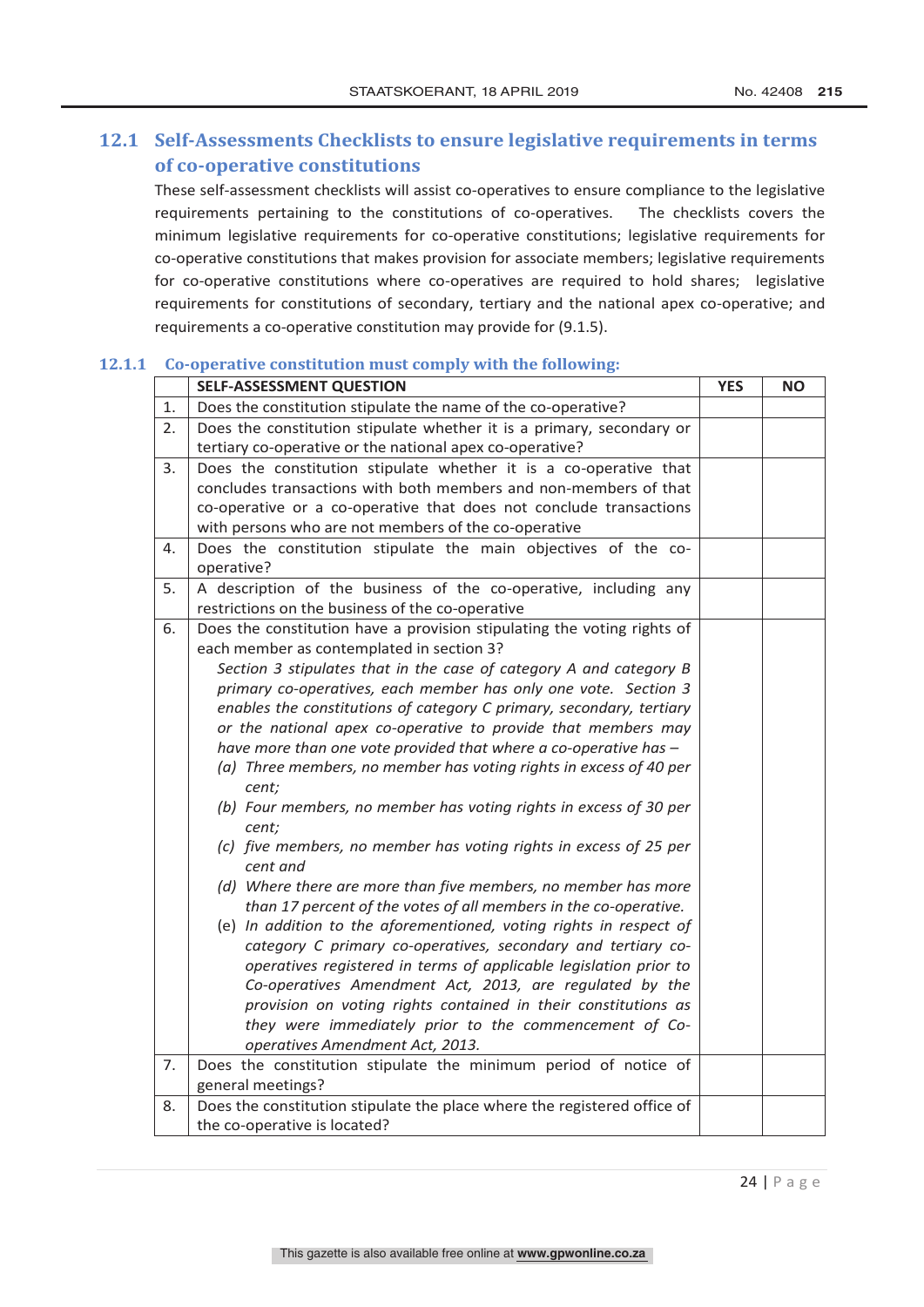| 9. | The minimum and maximum number of directors;                            |  |
|----|-------------------------------------------------------------------------|--|
| 10 | Does the constitution stipulate the term of office of directors, which  |  |
|    | must be reasonable, and whether a director may be re-appointed for a    |  |
|    | consecutive term of office, provided that the manner for rotation of    |  |
|    | directors is stipulated in the constitution of the co-operative?        |  |
| 11 | Does the constitution stipulate the powers and restrictions on the      |  |
|    | directors of the co-operative to manage the business of the co-         |  |
|    | operative?                                                              |  |
| 12 | Does the constitution stipulate the requirements for membership of      |  |
|    | the co-operative, subject to section 3(2)?                              |  |
|    | Section 3 (2) enables a co-operative to restrict the persons eligible   |  |
|    | for membership if the restriction -                                     |  |
|    | (a) Reasonably relates to the business of a co-operative as set out in  |  |
|    | its constitution and to the commercial ability of a co-operative to     |  |
|    | provide services to prospective members; and                            |  |
|    | (b) Does not constitute unfair discrimination.                          |  |
|    | Does the constitution stipulate the conditions for the withdrawal of    |  |
|    | membership of a co-operative, including the necessary period for the    |  |
|    | notice of withdrawal and repayment of shares, and any provisions        |  |
|    | relating to the liability of a member for a period after the date of    |  |
|    | withdrawal, subject to section 23?                                      |  |
| 13 | Does the constitution make provision for the extension of the period    |  |
|    | for the repayment of the nominal value of membership shares in the      |  |
|    | event of the death of a member of the co-operative, provided that       |  |
|    | such period must not exceed two years;                                  |  |
| 14 | Does the constitution stipulate the percentage of the surplus that must |  |
|    | be kept in the indivisible reserve? Section 46(1) determines that that  |  |
|    | the indivisible reserve must not be less than 1% of the co-operatives   |  |
|    | net asset value and need not to be more than 5% of its net asset value  |  |
|    | as reflected in its most recent audited report, independently reviewed  |  |
|    | report or annual report.                                                |  |
| 15 | Does the constitution make provision for the distribution of assets of  |  |
|    | the co-operative on its dissolution?                                    |  |
| 16 | Does the constitution stipulate the financial year of the co-operative? |  |
| 17 | Does the constitution provide for the procedures for the application of |  |
|    | membership to the co-operative that should be in accordance with co-    |  |
|    | operative principles;                                                   |  |
| 18 | Does the constitution make provision for the rights and obligations of  |  |
|    | members?                                                                |  |
| 19 | Does the constitution make provision for the transfer of membership,    |  |
|    | members' loan and membership share?                                     |  |
| 20 | Does the constitution stipulate the conditions and processes for the    |  |
|    | termination of membership?                                              |  |
| 21 | Does the constitution stipulate the conditions and processes for the    |  |
|    | suspension of membership?                                               |  |
| 22 | Does the constitution stipulate the conditions and processes for the    |  |
|    | forfeiture membership?                                                  |  |
| 23 | Does the constitution make provision for the structure for decision     |  |
|    | making whereby members can participate in decision-making               |  |
|    | processes in a democratic and participatory manner?                     |  |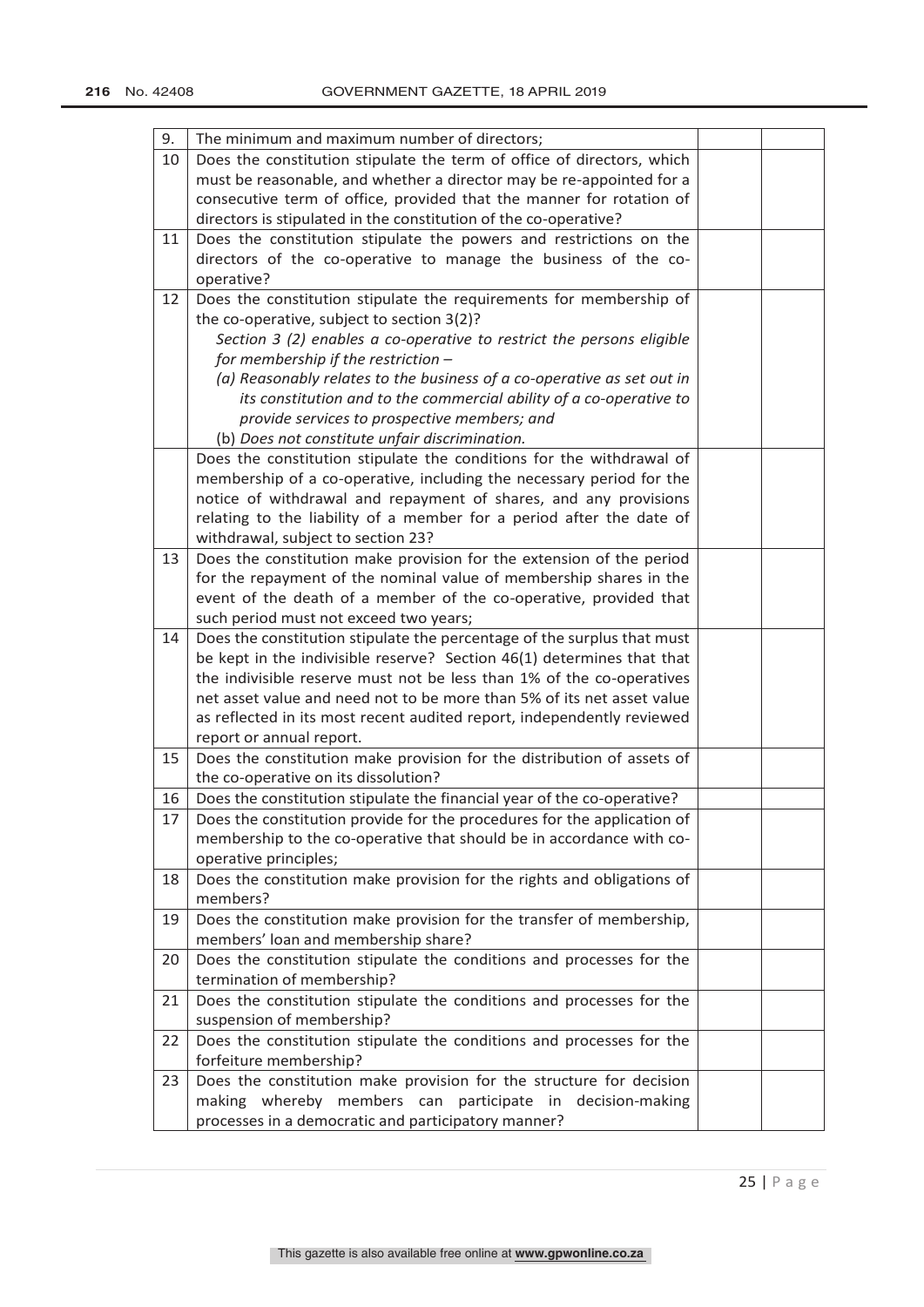| 24 | Does the constitution make provision for annual general meetings and<br>special general meetings, including the manner in which such meetings<br>are convened, the necessary period of notice, the election of a |  |
|----|------------------------------------------------------------------------------------------------------------------------------------------------------------------------------------------------------------------|--|
|    | chairperson and provisions for the proposal of resolutions that should                                                                                                                                           |  |
|    | ensure democratic decision making?                                                                                                                                                                               |  |
| 25 | Does the constitution make provision for the period of notice for                                                                                                                                                |  |
|    | general meetings and does it state the conditions and processes to be                                                                                                                                            |  |
|    | followed when requesting a general meeting?                                                                                                                                                                      |  |
| 26 | Does the constitution make provision for the tabling and adoption of                                                                                                                                             |  |
|    | resolutions?                                                                                                                                                                                                     |  |
| 27 | The determination of quorums for general meetings and must ensure                                                                                                                                                |  |
|    | that the quorum provides for adequate member control and decision                                                                                                                                                |  |
|    | making?                                                                                                                                                                                                          |  |
| 28 | Does the constitution make provision for the manner in which voting                                                                                                                                              |  |
|    | may be conducted?                                                                                                                                                                                                |  |
| 29 | Does the constitution stipulate the conditions under which a                                                                                                                                                     |  |
|    | resolution in lieu of a meeting may be held and passed?                                                                                                                                                          |  |
| 30 | Does the constitution stipulate conditions and the process for                                                                                                                                                   |  |
|    | requesting a general meeting?                                                                                                                                                                                    |  |
| 31 | Does the constitution make provision for the election of directors,                                                                                                                                              |  |
|    | executive and non-executive directors, on condition that only                                                                                                                                                    |  |
|    | members may be appointed as directors or executive directors?                                                                                                                                                    |  |
| 32 | Does the constitution provide for the conditions for vacation of office                                                                                                                                          |  |
|    | by directors and the filling of any vacancies in a manner that ensures                                                                                                                                           |  |
|    | democratic accountability to the members?                                                                                                                                                                        |  |
| 33 | Does the constitution provide for the conditions and processes for the                                                                                                                                           |  |
|    | appointment of the chairperson. Vice-chairperson and acting                                                                                                                                                      |  |
|    | chairperson?                                                                                                                                                                                                     |  |
| 34 | Does the constitution provide for the conditions under which a board                                                                                                                                             |  |
|    | of directors may delegate functions to a director or committee or                                                                                                                                                |  |
|    | manager?                                                                                                                                                                                                         |  |
| 35 | Does the constitution make provision for the manner in which a                                                                                                                                                   |  |
|    | portion of the surplus that is transferred to the reserve fund may be                                                                                                                                            |  |
|    | utilised?                                                                                                                                                                                                        |  |
| 36 | If the co-operative wants to use a trademark name registered by it by                                                                                                                                            |  |
|    | the registrar, does the constitution authorises the use of such                                                                                                                                                  |  |
|    | trademark name?                                                                                                                                                                                                  |  |

# **12.1.2 The constitution of a co-operative that provides for associate members must comply with the following:**

|   | <b>SELF-ASSESSMENT QUESTION</b>                                     | <b>YES</b> | <b>NO</b> |
|---|---------------------------------------------------------------------|------------|-----------|
|   | Does the constitution provide for temporary membership for a period |            |           |
|   | of 12 months to persons to provide support to the co-operative      |            |           |
|   | without becoming a member of the co-operative, i.e. does the co-    |            |           |
|   | operative provide for associate members?                            |            |           |
|   | Does the constitution provide for associate members to benefit from |            |           |
|   | the co-operative without becoming a member of the co-operative?     |            |           |
| 3 | Does the constitution allow for associate members to apply for full |            |           |
|   | membership at any time?                                             |            |           |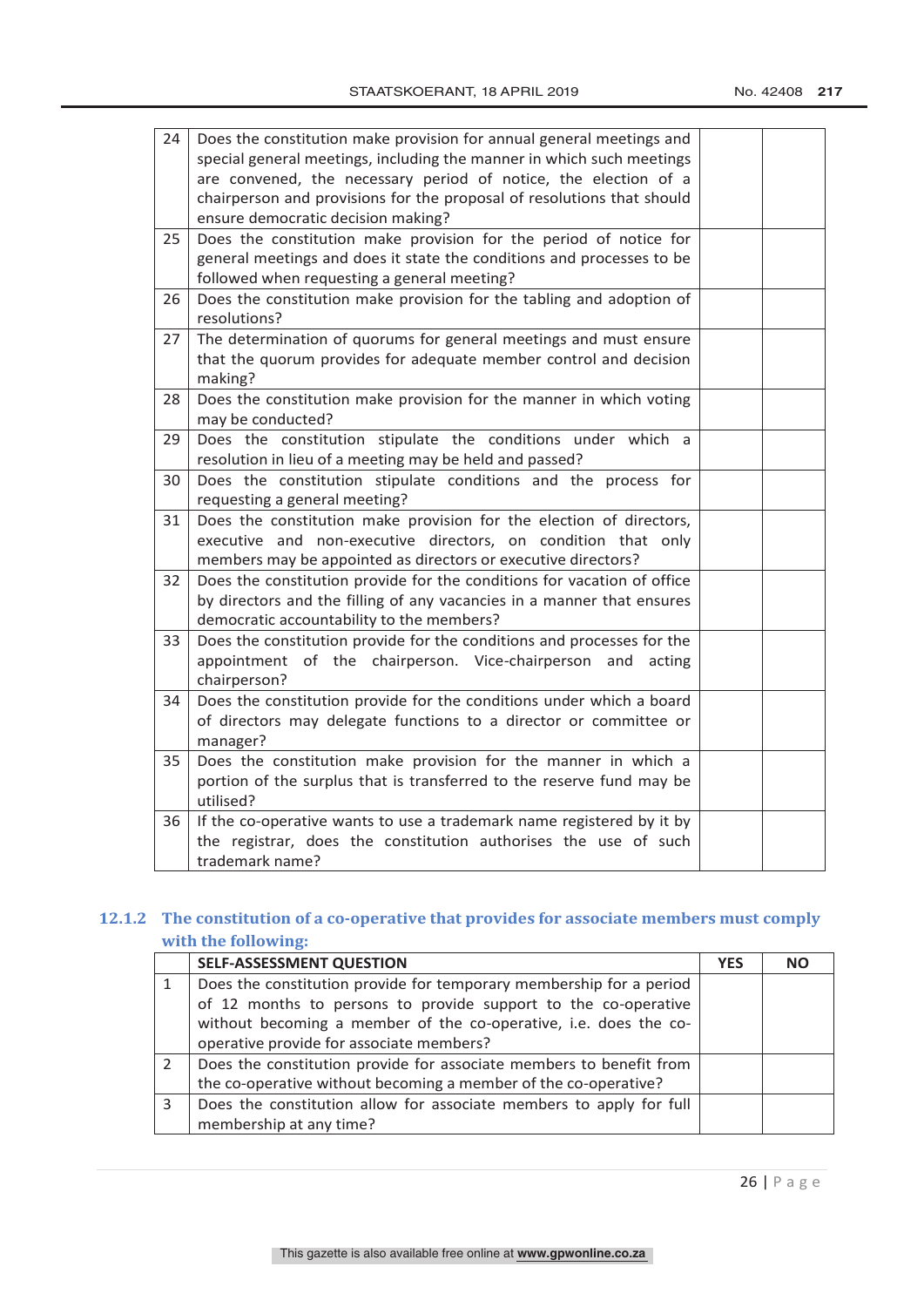| 4 | Does the constitution provide for associate members to become full<br>members after 12 months or to have their associate membership<br>renewed for a further 12 months subject to the approval by members? |  |
|---|------------------------------------------------------------------------------------------------------------------------------------------------------------------------------------------------------------|--|
|   | If the co-operative has associate members, has this been indicated in<br>the financial reporting system of the co-operative?                                                                               |  |
| 6 | Does the constitution stipulate that associate members do not have<br>voting rights?                                                                                                                       |  |

# **12.1.3 The constitution of a co-operative where members are required to hold shares must comply with the following:**

|              | <b>SELF-ASSESSMENT QUESTION</b>                                        | <b>YES</b> | <b>NO</b> |
|--------------|------------------------------------------------------------------------|------------|-----------|
| $\mathbf{1}$ | Does the constitution of the co-operative stipulate the minimum        |            |           |
|              | number of membership shares to be issued to each member?               |            |           |
| 2            | Does the constitution provide for the nominal value of the shares?     |            |           |
| 3            | Does the constitution stipulate whether the shares are to be issued    |            |           |
|              | fully paid up or not fully paid up, and the conditions under which are |            |           |
|              | to be paid?                                                            |            |           |
| 4            | Does the constitution provide for the circumstances under which        |            |           |
|              | shares are to be paid?                                                 |            |           |
| 5            | Does the constitution provide for the maximum percentage of the        |            |           |
|              | share capital of a co-operative a member may hold, except in the case  |            |           |
|              | of a secondary and tertiary co-operative?                              |            |           |
| 6            | Does the constitution provide for the circumstances under which        |            |           |
|              | shares issued to members may be redeemed?                              |            |           |

# **12.1.4 The constitution of a secondary, tertiary or the national apex co-operative must provide for the following:**

|               | <b>SELF-ASSESSMENT QUESTION</b>                                                                                                                                                                                                                                                                                                                                                                         | <b>YES</b> | <b>NO</b> |
|---------------|---------------------------------------------------------------------------------------------------------------------------------------------------------------------------------------------------------------------------------------------------------------------------------------------------------------------------------------------------------------------------------------------------------|------------|-----------|
|               | Does the constitution of the secondary, tertiary or the national apex<br>co-operative provide for the further objectives of the secondary,<br>tertiary or national apex co-operative provided that such objectives<br>may not include any activity that is inconsistent with the objectives of<br>any of its members and which is not undertaken for their exclusive                                    |            |           |
|               | benefit?                                                                                                                                                                                                                                                                                                                                                                                                |            |           |
| $\mathcal{P}$ | Does the further objectives of a tertiary or the national apex co-<br>operative include representing the interests of co-operatives within<br>the sector or region, providing assistance for education and training,<br>establishing a guarantee fund to facilitate external financing of its<br>members, and the establishment of an audit fund to assist members<br>to have their operations audited? |            |           |

# **12.1.5 The constitution of a co-operative may, in addition to the requirements stipulated above also provide for the following:**

| SELF-ASSESSMENT QUESTION                                               | <b>YES</b> | <b>NO</b> |
|------------------------------------------------------------------------|------------|-----------|
| Does the constitution of the co-operative provide for the additional   |            |           |
| objectives of the co-operatives, objectives in addition to the minimum |            |           |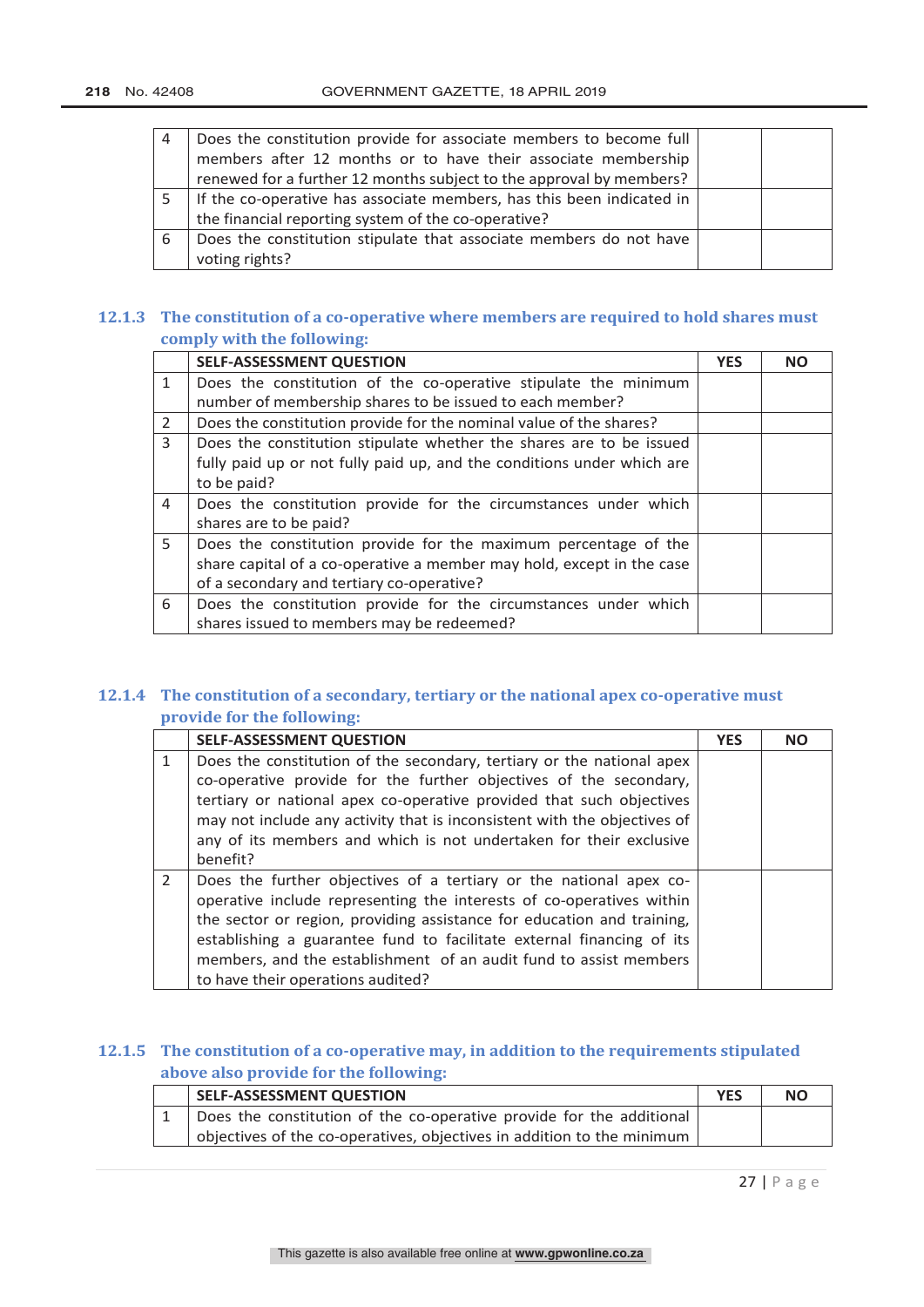|                | legislative requirements?                                                                               |  |
|----------------|---------------------------------------------------------------------------------------------------------|--|
| $\overline{2}$ | Does the constitution allow for the amount of business allowed with                                     |  |
|                | non-members, subject to the provisions of the act?                                                      |  |
| 3              | In the case of a co-operative having members in more than one region,                                   |  |
|                | does the constitution provide for the holding of regional general                                       |  |
|                | meetings and a conference of delegates?                                                                 |  |
| 4              | Does the constitution make provision for a member to appoint a proxy                                    |  |
|                | to attend and vote at a general meeting on that member's behalf, or                                     |  |
|                | for postal votes provided that no person may act as a proxy for more                                    |  |
|                | than the percentage provided for in section 28(5), or for such lesser                                   |  |
|                | percentage of members as may be stipulated in the constitution of the                                   |  |
|                | co-operative?                                                                                           |  |
| 5              | Does the constitution make provision for people who want to provide                                     |  |
|                | support to the co-operative without themselves becoming members                                         |  |
|                | to be appointed as associate members?                                                                   |  |
| 6              | Does the constitution make provision for the manner in which the                                        |  |
|                | supervisory committee may be constituted?                                                               |  |
| $\overline{7}$ | Does the constitution make provisions for the appointment of a                                          |  |
|                | general manager or executive manager by the board of directors?                                         |  |
| 8              | Does the constitution make provision for the board to make rules                                        |  |
|                | consistent with the constitution and the Co-operatives Act 2005 as                                      |  |
|                | amendment by Co-operatives Amendment Act, 2013 concerning the                                           |  |
|                | holding of meetings or any other matter of procedure?                                                   |  |
| 9              | Does the constitution make provision for the settlement of disputes                                     |  |
|                | between members of the co-operative, between a member of the co-                                        |  |
|                | operative and the co-operative itself, or between the co-operative and<br>any other interested persons? |  |
| 10             | Does the constitution make provision for determining whether the co-                                    |  |
|                | operative may allow for the appointment of non-executive                                                |  |
|                | independent directors, provided that non-executive independent                                          |  |
|                | directors may only be selected from associate members of the co-                                        |  |
|                | operative?                                                                                              |  |
| 11             | A co-operative may provide in its constitution that whole, or a part, of                                |  |
|                | the patronage portion of a member, determined by the board in                                           |  |
|                | respect of a financial year, must be applied to purchase membership                                     |  |
|                | shares in the co-operative for the member.                                                              |  |
| 12             | The constitution of a co-operative may stipulate that the surplus that                                  |  |
|                | is not in an indivisible reserve and not set aside in any additional                                    |  |
|                | reserve required by any other applicable law or the constitution of the                                 |  |
|                | co-operative, or is not used for the purchase of membership shares,                                     |  |
|                | may be placed in such funds and used for such purpose as are                                            |  |
|                | authorised by the co-operatives constitution.                                                           |  |

# **12.2 Annual general meetings**

| <b>SELF-ASSESSMENT QUESTION</b>                                    | <b>YES</b> | <b>NO</b> |
|--------------------------------------------------------------------|------------|-----------|
| Has the first annual general meeting been held within 18 months of |            |           |
| the registration of the co-operative?                              |            |           |
| If the constitution of the co-operative provides for a Supervisory |            |           |
| Committee to be established, has the supervisory committee been    |            |           |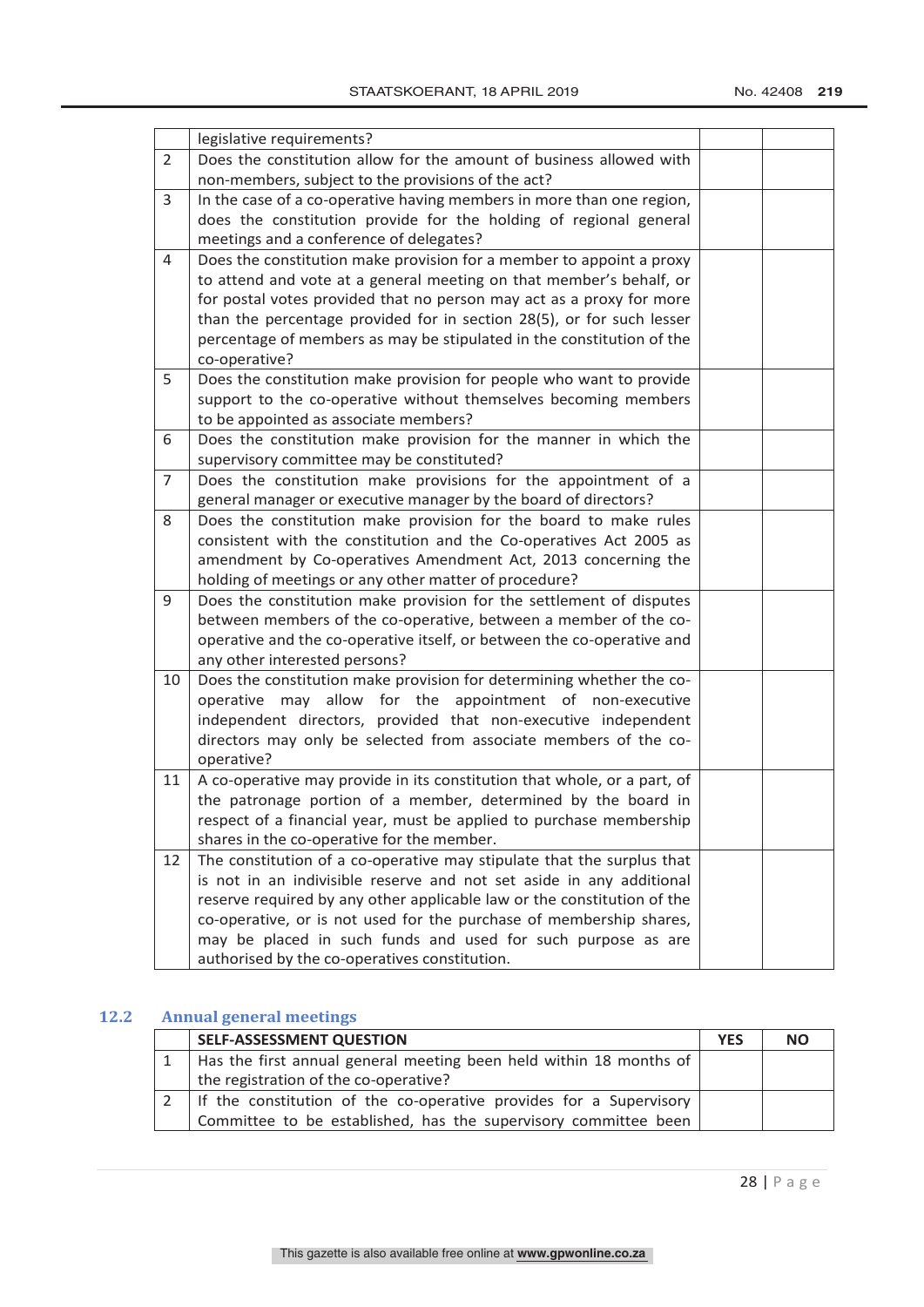|                | elected at the first annual general meeting?                               |  |
|----------------|----------------------------------------------------------------------------|--|
| 3              | Have subsequent annual general meetings taken place within six             |  |
|                | month after the end of the preceding financial year?                       |  |
| 4              | Has the annual general meeting appointed an auditor if it is a category    |  |
|                | A primary co-operative, secondary co-operative, tertiary or the            |  |
|                | national apex co-operative or an independent reviewer if it is a           |  |
|                | category B primary co-operative?                                           |  |
| 5              | Has the Board informed the registrar of the appointment of the             |  |
|                | auditor or independent reviewer within 30 days of the appointment of       |  |
|                | the auditor or independent reviewer in the prescribed manner?              |  |
| 6              | Has the annual general meeting considered and approved a report of         |  |
|                | the board on the affairs of the co-operative for the previous financial    |  |
|                | year?                                                                      |  |
| $\overline{7}$ | Has the annual general meeting considered and approved an activity         |  |
|                | plan for the next financial year that sets clear business goals as well as |  |
|                | how funds in the co-operative will be utilised?                            |  |
| 8              | Has the annual general meeting approved the financial statements and       |  |
|                | considered the auditor's report if it is a category A primary co-          |  |
|                | operative, secondary co-operative, tertiary co-operative or the            |  |
|                | national apex co-operative or approved the financial statements and        |  |
|                | considered the independent reviewers report if it is a category B          |  |
|                | primary co-operative?                                                      |  |
| 9              | Has the annual general meeting considered the annual report                |  |
|                | prepared by the board if it is a category A primary co-operative?          |  |
| 10             | If the annual general meeting has resolved to delay the auditors or        |  |
|                | independently reviewed report, has the board informed the registrar        |  |
|                | within 15 days of the resolution of the annual general meeting?            |  |
| 11             | Has the annual general meeting elected directors subject to the            |  |
|                | requirements of the constitution of the co-operative?                      |  |
| 12             | If the constitution of a co-operative provides for a supervisory           |  |
|                | committee, has the annual general meeting elected the members of           |  |
|                | the supervisory committee subject to the requirements of the               |  |
|                | constitution of the co-operative?                                          |  |
| 13             | Have minutes of all general meetings prepared and presented at the         |  |
|                | next general meeting for approval?                                         |  |
| 14             | Are minutes of the general meetings kept at the registered office of       |  |
|                | the co-operative?                                                          |  |
| 15             | Are minutes of the all general meetings made available to members on       |  |
|                | request?                                                                   |  |
| 16             | What will the cost be for a member, should the member want copies          |  |
|                | of the minutes?                                                            |  |

# **12.3 Appointment of directors**

| <b>SELF-ASSESSMENT QUESTION</b>                                         | <b>YES</b> | <b>NO</b> |
|-------------------------------------------------------------------------|------------|-----------|
| Has the director been elected at the annual general meeting?            |            |           |
| Is the person elected to be a director of sound mind?                   |            |           |
| Is the person elected to be a director solvent or has the director been |            |           |
| rehabilitated?                                                          |            |           |
| Has the person elected to be a director at any time been convicted      |            |           |